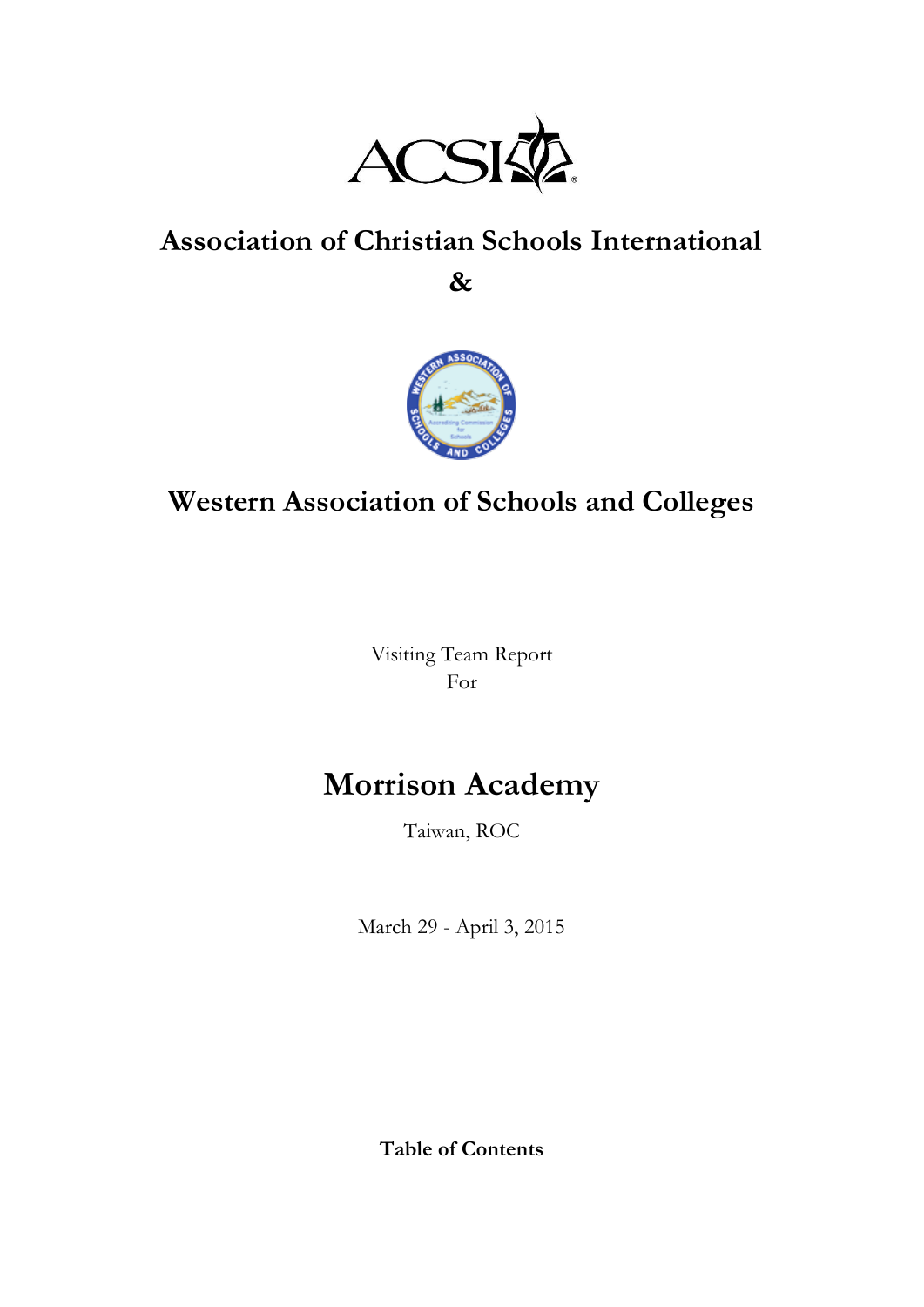| <b>ACSI Visiting Team Members</b>      | 3  |
|----------------------------------------|----|
| School Information                     | 3  |
| Chapter 1: School/Community Profile    | 4  |
| Chapter 2: Progress Report             | 7  |
| Chapter 3: Self-Study Process          | 9  |
| Chapter 4: Adherence to the Standards  | 11 |
| Chapter 5: Team Summary and Next Steps | 28 |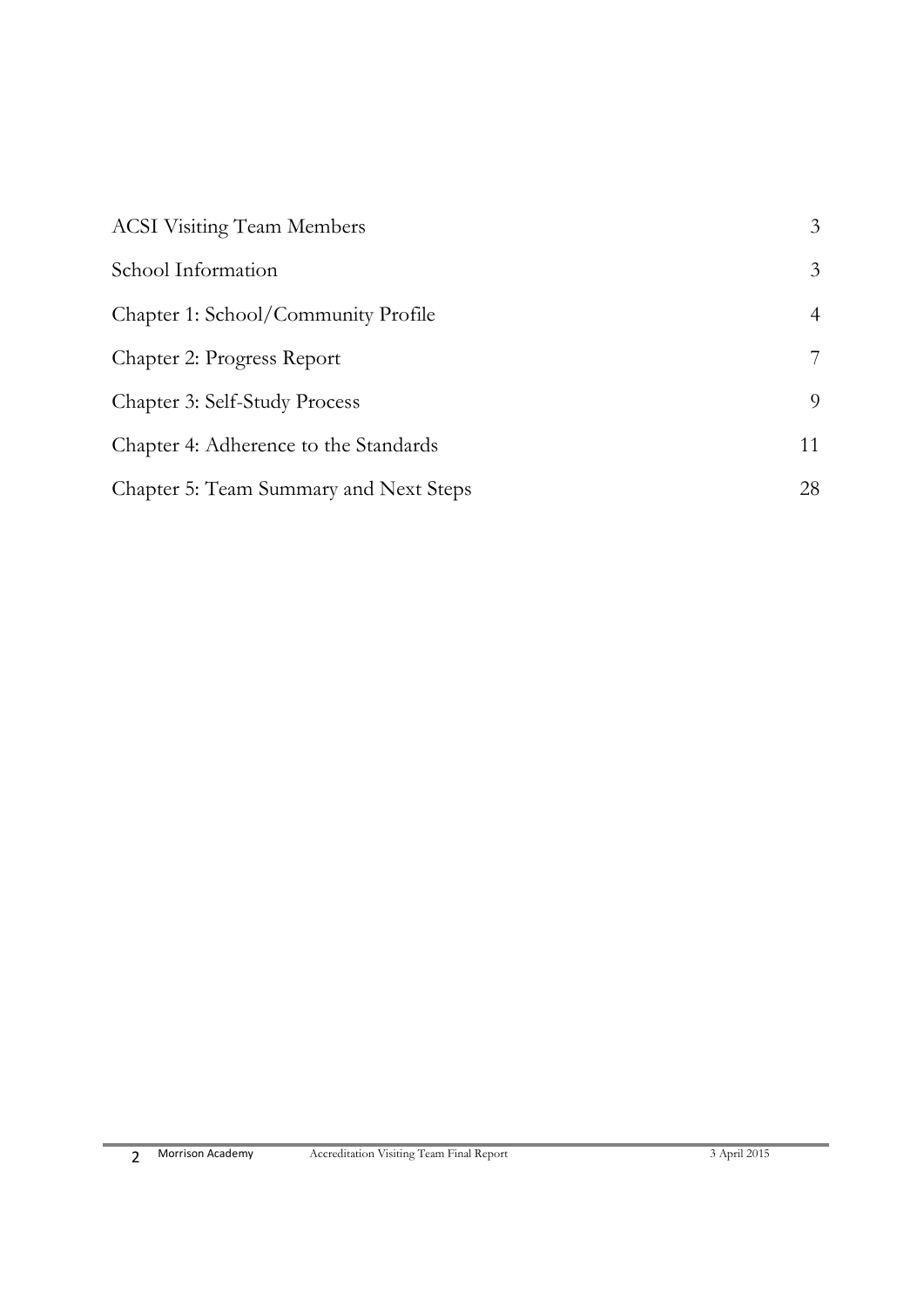#### **VISITING TEAM MEMBERS**

| <b>ACSI Team Chair</b>                      | <b>WASC Team Member</b>                   |  |
|---------------------------------------------|-------------------------------------------|--|
| David K Wilcox                              | Dr. Lee Duncan                            |  |
| Assistant Vice President - Global, ACSI     | <b>Executive Vice President</b>           |  |
| 731 Chapel Hills Dr.                        | The Master's College                      |  |
| Colorado Springs, CO 80920                  | 22751 Shadow Cliff Court                  |  |
| david_wilcox@acsi.org                       | Santa Clarita, CA 91350                   |  |
|                                             | Iduncan@masters.edu                       |  |
| <b>ACSI Team Member</b>                     | <b>WASC Team Member</b>                   |  |
|                                             |                                           |  |
| Charity LaMertha                            | Debbie-Sue Blanks                         |  |
| Elementary Principal/Curriculum Coordinator | Principal                                 |  |
| Bandung Alliance Intercultural School       | Chengdu International School              |  |
| Jalan Bujanggamanik Kav. 2                  | 68 Tong Gui Road                          |  |
| Kota Baru Parahyangan                       | Jinjiang District                         |  |
| Bandung, West Java 40553                    | Chengdu, Sichuan 610066                   |  |
| Indonesia                                   | P.R. of China                             |  |
| charitylamertha@baisedu.org                 | dsblanks@cdischina.com                    |  |
| <b>ACSI Team Member</b>                     | <b>WASC Team Member</b>                   |  |
| Dr. Don McGavran                            | Keith B. Welch                            |  |
| Mountainview Christian School               | <b>Upper Elementary Principal</b>         |  |
| <b>PO Box 142</b>                           | International Christian School, Hong Kong |  |
| Salatiga 50711 Jateng                       | 1 On Muk Lane, Shek Mun                   |  |
| Indonesia                                   | Shatin, N.T., Hong Kong                   |  |
| superintendent@mtview.id                    | welchk@ics.edu.hk                         |  |

## **School Information**

| School Name             | Christian School                                                             |
|-------------------------|------------------------------------------------------------------------------|
| Address                 | 136-1 Shui Nan Road, Taichung 40679, TAIWAN                                  |
| Phone: Fax              | Taipei (Taipei) 02-2365-9691   Taichung 04-2292-1171   Kaohsiung 07-356-1190 |
| School Website          | www.mca.org.tw                                                               |
| Director                | Tim McGill                                                                   |
| E-mail                  | mcgillt@mca.org.tw                                                           |
| Grades Offered          | K-12 in Taichung, K-9 in Taipei; Kaohsiung K-11 (K-12 in 2015-2016)          |
| Grades to be Accredited | $K-12$                                                                       |
| Enrollment              | Taipei: 201; Taichung 454; Kaohsiung 211                                     |
| Year Founded            | 1952                                                                         |
| Joint Accreditation     | WASC and ACSI                                                                |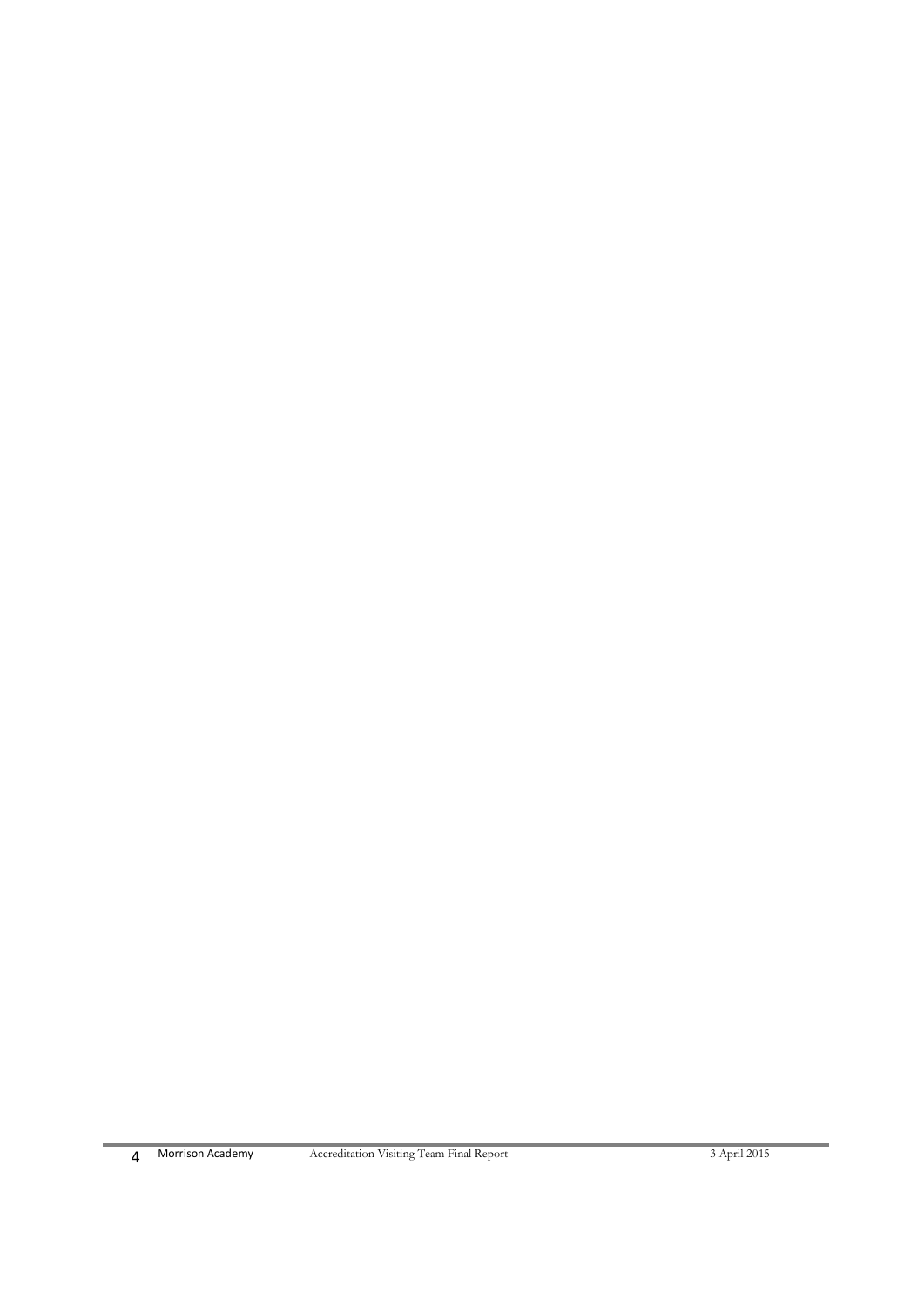## **Chapter 1: School/Community Profile**

#### **Historical Overview**

Morrison Academy is also known as Morrison Christian Academy, but most commonly known as the former. The school in Taichung was founded in 1952 with 6 students in a bamboo hut. It was established to serve the missionary children in Taiwan, and that mission remains unchanged. Since the start of the school it has admitted other expatriates on a space available basis.

The school moved to its current campus in 1972. In Taipei in 1961, Bethany Christian School was established separately. It joined Morrison Academy in 1967. Morrison Academy - Taipei is looking for new property so that it can offer grades 10-12.

The Kaohsiung campus of Morrison Academy was established as a K-8 school in 1974, and moved to its current purpose-built campus in 2000. The school has expanded the grades offered since the midterm visit and will graduate its first seniors in 2016.

*(Adapted from internal school documents)*

#### **Demographic Portrait**

Enrollment Information Enrollment for school year 2014-2015:

| Grade        | Number of Students | Number of Students | Number of Students |
|--------------|--------------------|--------------------|--------------------|
|              |                    |                    |                    |
|              |                    |                    |                    |
|              | Taipei             | Taichung           | Kaohsiung          |
|              |                    |                    |                    |
|              |                    |                    |                    |
| $K - 5$      | 118                | 138                | 105                |
|              |                    |                    |                    |
|              |                    |                    |                    |
| $6 - 8$      | 67                 | 76                 | 58                 |
|              |                    |                    |                    |
|              |                    |                    |                    |
| $9 - 12$     | 16                 | 240                | 48                 |
|              |                    |                    |                    |
|              |                    |                    |                    |
| <b>TOTAL</b> | 201                | 454                | 211                |
|              |                    |                    |                    |
|              |                    |                    |                    |

Composition of School Families:

| Description              | School Year 2014-2015 |
|--------------------------|-----------------------|
|                          | Percentage            |
| <b>Business families</b> | 63                    |
| Missionary               |                       |
| families                 | 37                    |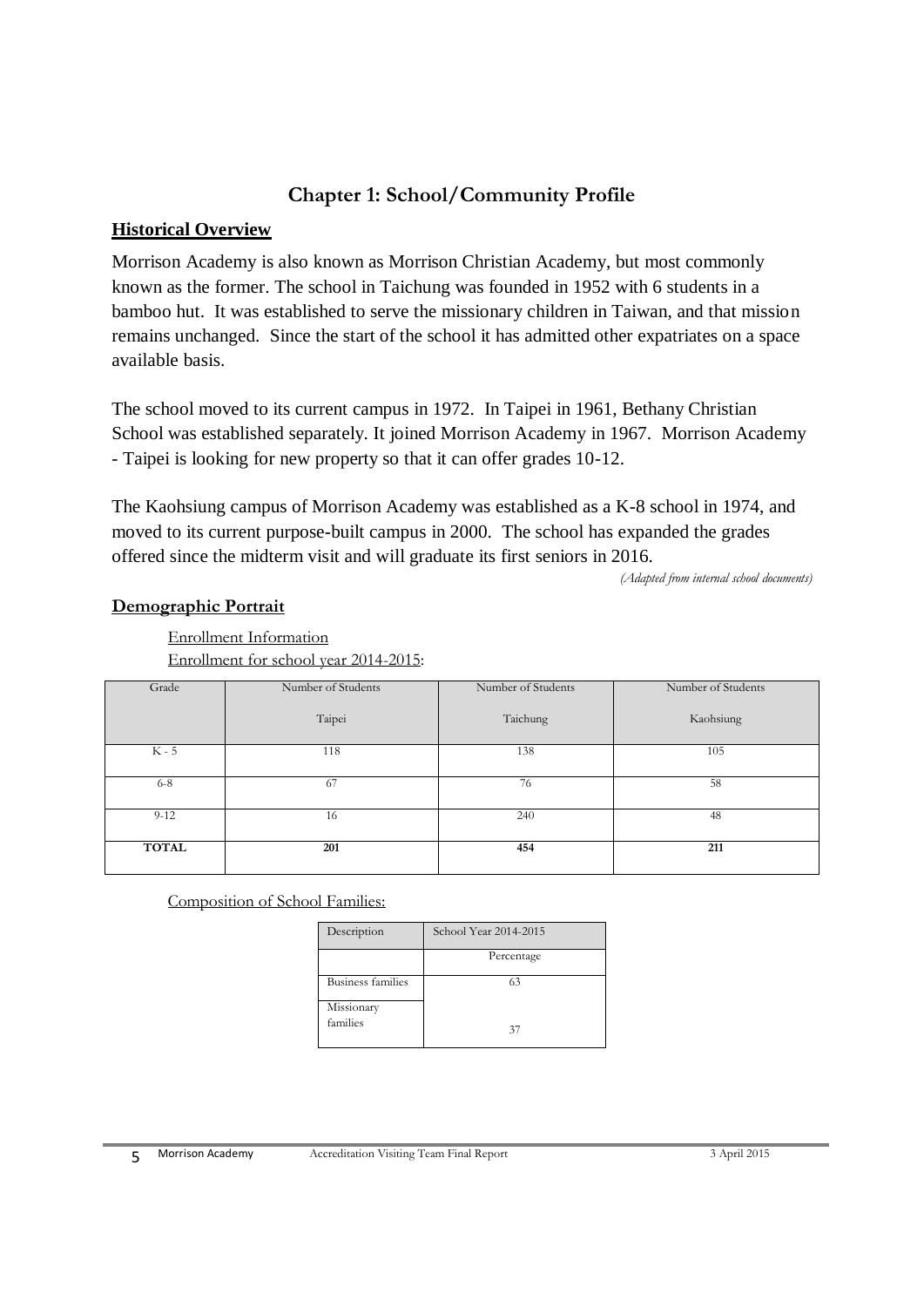#### Other pertinent data

Students who are children of missionaries constitute 188 of the student population of 866. Many students from Morrison Academy Taipei transfer to the Taichung campus upon completion of year nine. There are boarding facilities on the campus of the Taichung campus. Seventy-three students are English Language Learners on the three campuses. The ethnic mix is 68% Asian, 8% multiracial, and 18% Caucasian. All students have foreign passports.

Morrison Christian Association owns and operates Morrison Academy. It is incorporated in New Jersey, USA and in Taiwan. The four missionary sending agencies that are members of this association are TEAM, IMB, OMS, and WorldVenture.

Student enrollment system wide has been up 8 percent in the last three years. Sixty-one percent of students have USA passports. Eleven percent have Canadian passports, Six percent are Korean, Four percent are Filipino and the other 18 percent are from all other countries.

Although the school operates on three separate campuses, it is clearly one unified school. The entire staff of all three schools meet four times a year for training and encouragement. "Job-alike" meetings are held so that the staff on each campus can meet with the other campus counterparts and share ideas, best practices, and clarification of policies and procedures. Each campus has a unique personality, and all three campuses bring a richness to the school as a whole and provide for an effective education for all students.

#### **Achievement Levels and Accomplishments:**

The level of learning at Morrison is well above average in standardized test scores. ITBS and SAT10 scores indicate that students in K-12 range from the 60th percentile to the 80th percentile in Total Battery scores. Among reading, language, and math scores, math is significantly above average and reflects an exceptional level of student learning. High school Scholastic Aptitude Tests (SAT) are well above USA norms. Over the last three years, students at Morrison have improved in all three aspects of the SAT. AP test scores reveal that Morrison students earn well above USA norms in regard to pass rates. In 2014, 95% of students who took AP tests passed with a score of 3 or above. In conclusion, the fact that 92% of the class of 2014 went on to college/university, it is clear that the levels of learning at Morrison are above average and highly effective.

In addition to academic measurements, the school uses a survey call the Developmental Assets Profile Group Assessment Survey for grades 6-12. This survey gives the school important information about the health and well-being of its students in such areas as positive values, social competencies, and commitment to learning. While all areas of the assessment showed Morrison Academy students to be above the normal range of health and well-being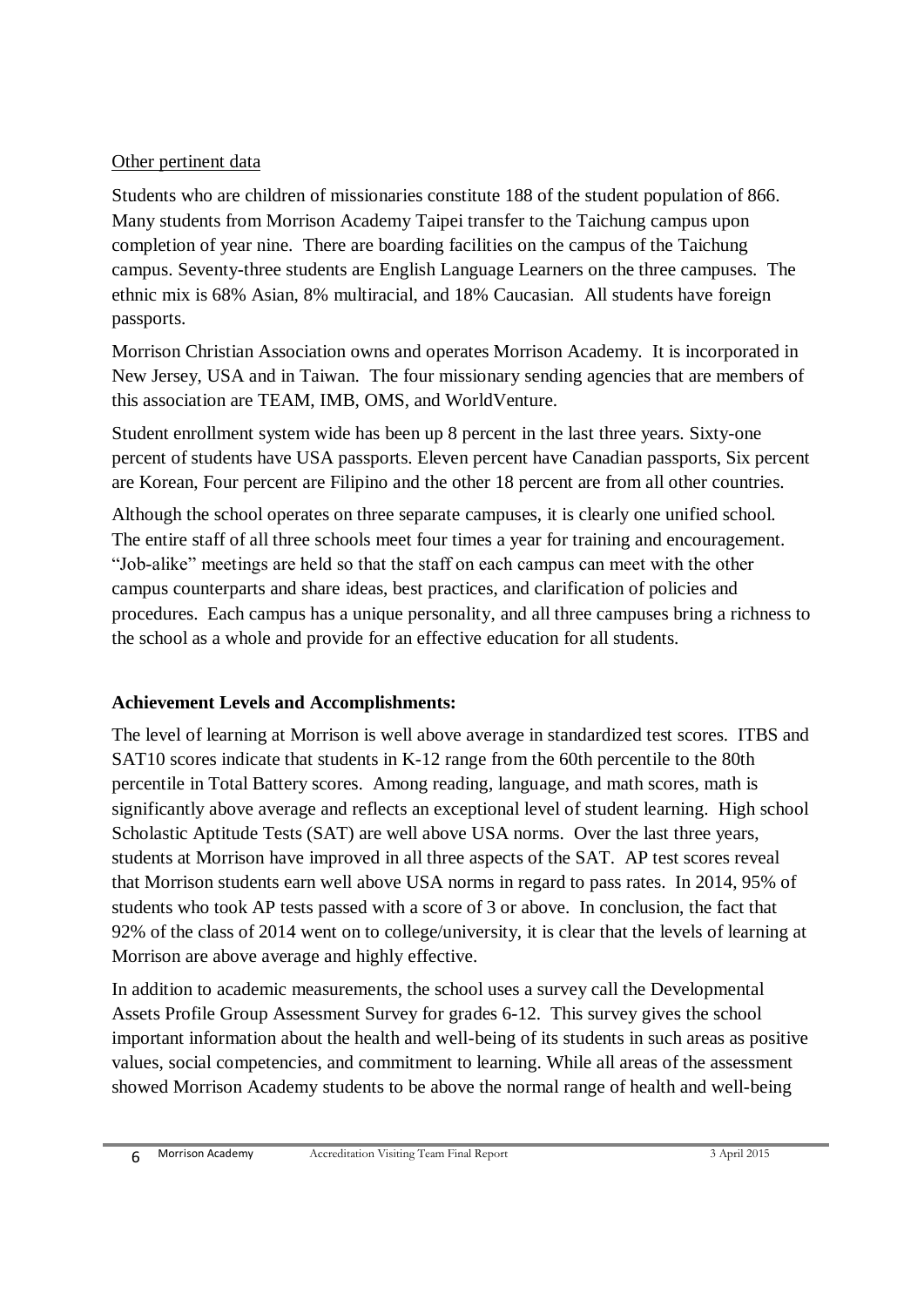for their age, it also pointed out areas where the school would want to carefully note for attention, such as positive identity and constructive use of time.

#### **School's Analysis of Student Achievement Data:**

The faculty and administration at Morrison Academy analyze student learning data to determine learning effectiveness. The SWA (School-Wide Appraisal) gathers data from multiple sources to evaluate student performance levels. In the recent annual report to ACSI, the school reviewed SAT10 data, ITBS results, SAT scores, and AP results to see how students compare to USA levels of learning. The school effectively charted results and examined trends that help it determine areas of needed improvement. Teachers examine content clusters to determine how effective their own subject area test results compare to nationalized standards.

#### **Significant findings revealed by the profile and/or pertinent items that were not included in the profile:**

The professional staff of Morrison Academy come from eight countries; seventy percent from the USA, 15% from Taiwan, 10% from Canada, and a few from the other five countries. Eighty-five percent of Morrison Academy's total staff of 167 are considered expatriates. The school is blessed to have significant measures of stability in both the teaching staff and the leadership. The System Administrative Council has been at Morrison Academy an average of just over 14 years. All teachers, with the exception of some Bible teachers, are teaching in their area of certification with a student to staff ratio of 6.5 to 1.

Parents are annually surveyed to evaluate all aspects of the Morrison Academy program. In the most recent survey parents were asked, "To what extent do you feel Morrison is fulfilling its following Core Values?" For each core value parents rated the school at the 4 level or higher on a 1-5 Likert scale.

The core values at Morrison Academy are as follows:

- Teaching students to know the Truth
- Pursuing excellence in student learning
- Educating the whole person
- Fulfilling the Great Commission
- Partnering with parents
- Being a caring community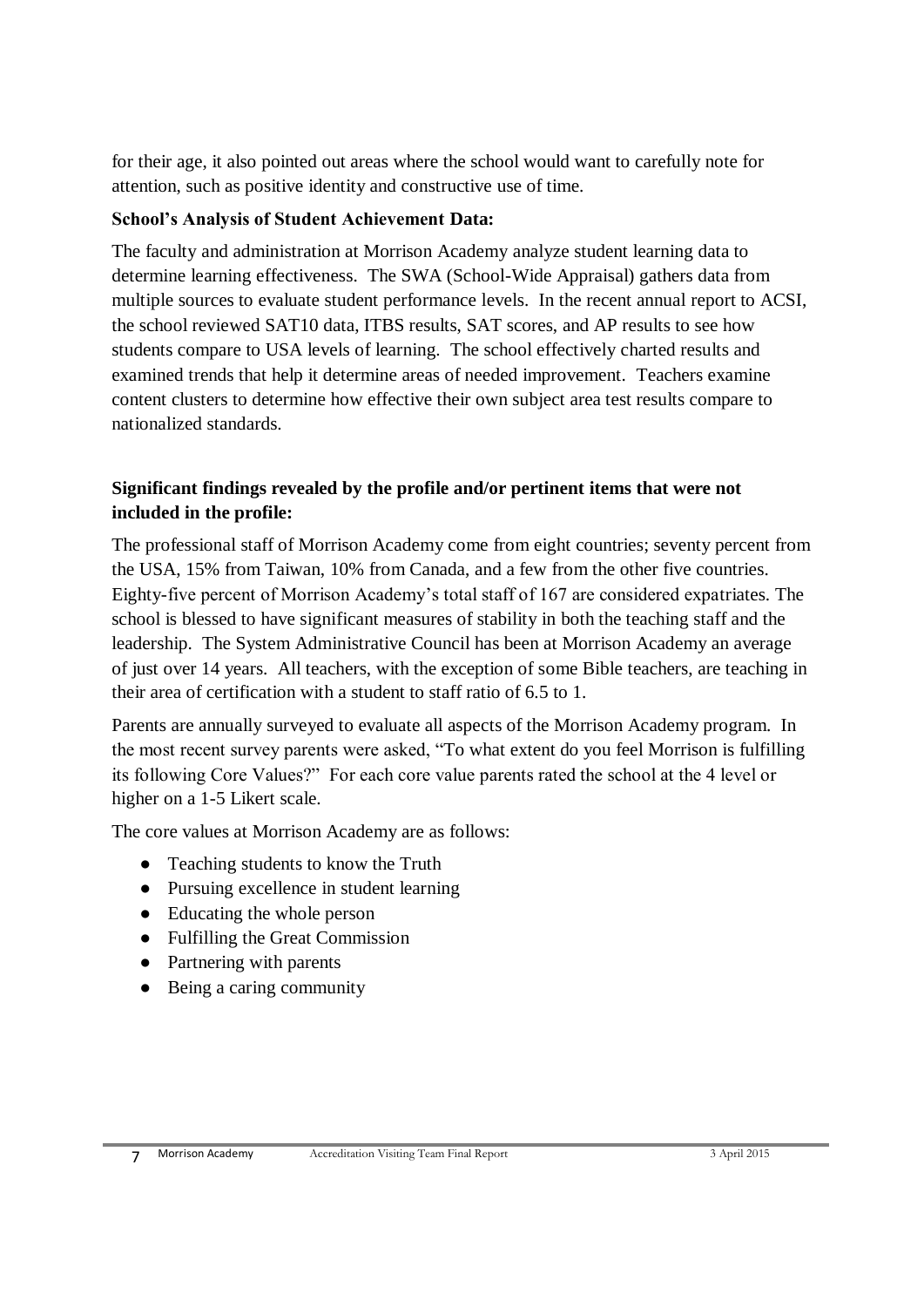## **Chapter 2: Progress Report**

The March 2009 Visiting Team Report provided Morrison Academy five major recommendations of which one was considered to have been fully addressed by the time of the midterm visit. Each of the other major recommendations had been vigorously addressed by the School Improvement Team; however, it was the view of the midterm visiting team that these improvement areas warranted continued focus. The school has comprehensively addressed each of the remaining four SIP action plans at all three campuses of the school.

Morrison Academy's Annual Reports since 2012 have recorded annual progress in each of the four remaining goals. Also included in the Annual Reports has been responses to other improvement areas, including the articulation of a well-integrated strategic technology plan, exploring the feasibility of providing more special needs services, and complying with the best practices developed by the Child Safety and Protection Network (CSPN).

The SIP goals have been regularly reviewed by the System Administrative Council (SAC). The SAC also has utilized their own School-Wide Appraisal process to analyze a variety of assessment data to improve student achievement and monitor alignment with the school's position statements.

It is the assessment of the school's SIP Steering Committee and the SAC that the four major recommendations remaining in the SIP since 2012 have all be thoroughly and sufficiently addressed by the system with procedures institutionalized to insure consistent administration. These major recommendations included: a strong standards-based instructional delivery system that is assessed and collaboratively analyzed to inform instruction and improve student learning; the implementation of a well-developed and sustainable service learning program, the strengthening of the Mandarin curricular program, and a review of enrollment policies in light of the declining enrollment of missionary children - while maintaining the school's vision.

The visiting committee affirms that the school has diligently endeavored to address these recommendations and has implemented procedures and strategies that demonstrate commitment to on-going improvement. The SIP has been kept current throughout the accreditation cycle, with new improvement priorities identified and addressed based upon student learning needs and schoolwide assessments. These added goals include the development of a well-integrated strategic technology plan, the exploration of providing additional services to students with special learning needs, and the commitment to comply with the Best Practices established by the CSPN.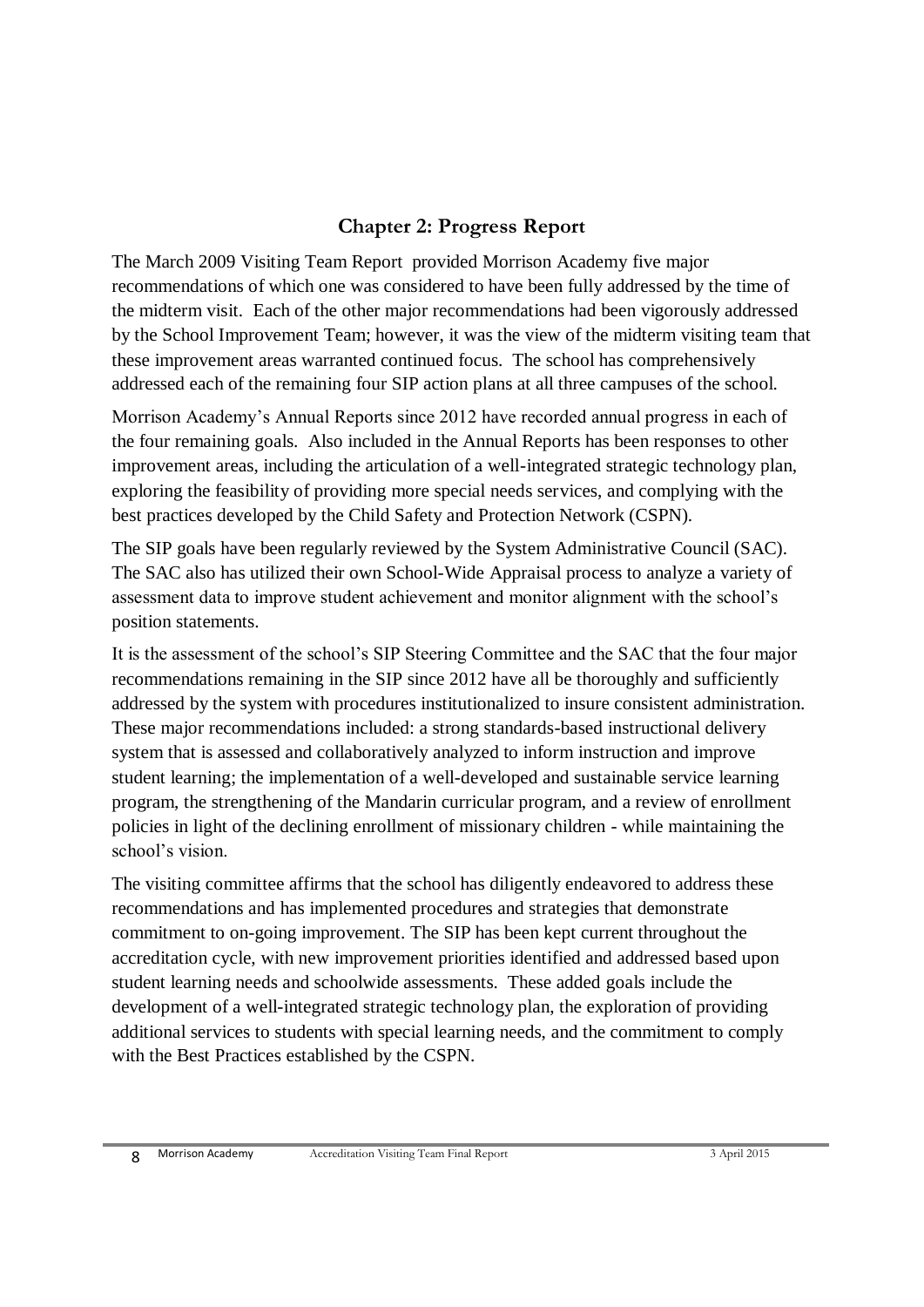Students expressed high regard for the variety and validity of service learning opportunities. Teachers have expressed that the professional learning opportunities have resulted in improved instruction. The evidence that over the last three years, students at Morrison have improved in all three aspects of the SAT and excelled in SWA measures supports the assessment that the school's follow-up on the recommendations of the last Visiting Team Report has resulted in increased student learning and increased attainment of the school's schoolwide expected learner outcomes (VFOL).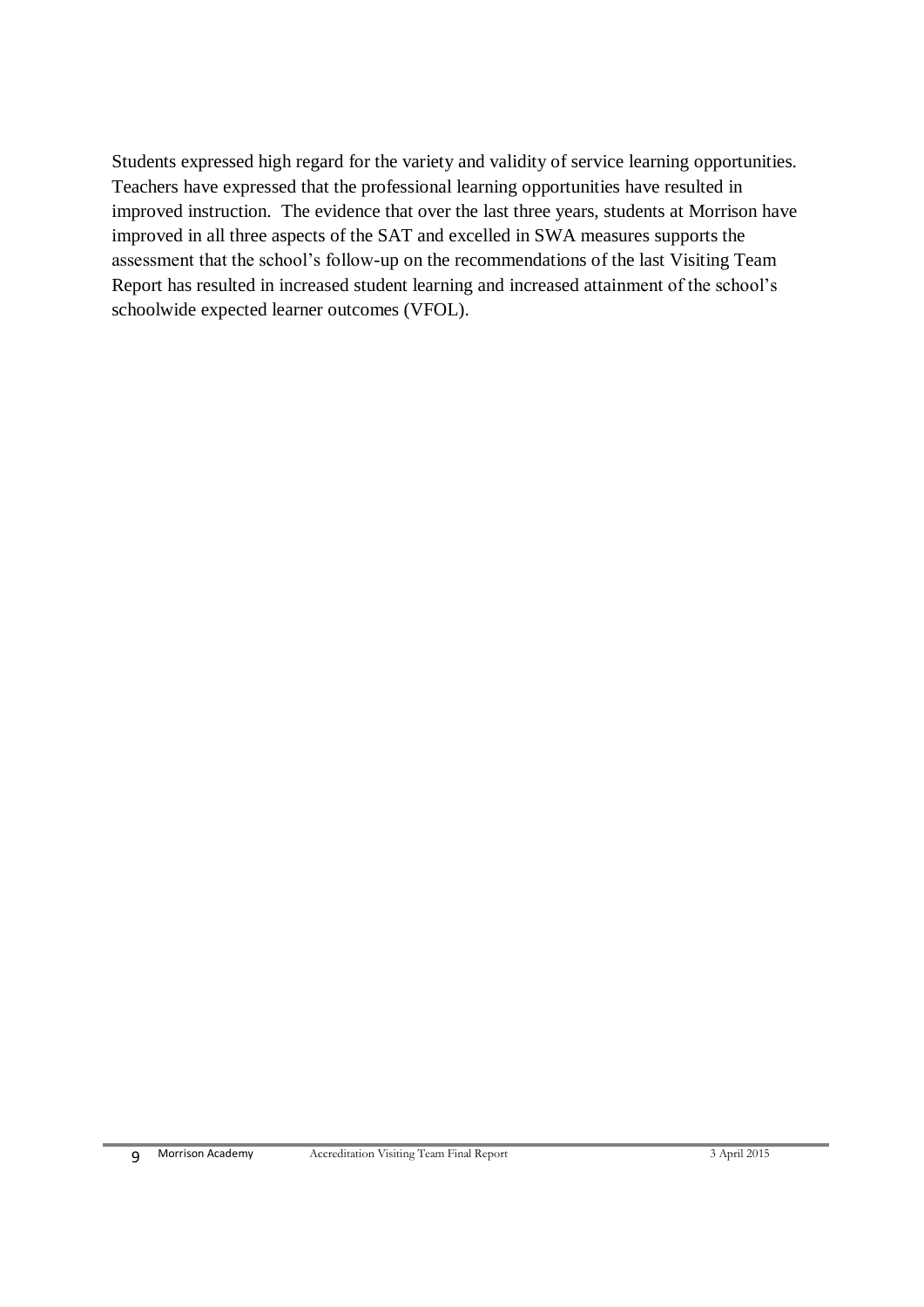## **Chapter 3: Self Study Process**

Morrison Academy uses the terminology "Vision For Our Learners "(VFOL) to describe their schoolwide expected learner outcomes. "A maturing Morrison Academy student will be a:

- Spiritual Discerner
- Effective Communicator
- Critical & Creative Thinker
- Life-Long Learner
- Moral & Ethical Citizen

● Wise and Responsive Steward." (Revised March 25, 2014 by the Board of Trustees) These attributes are defined in detail and are assessed at different grade levels in a systematic method.

The school's self-study process involved all stakeholder groups on all three campuses. Students, parents, trustees, professional support staff and teachers served on subcommittees to assess the extent to which Morrison is in compliance with the Standards of ACSI and the Evaluative Criteria of WASC.

The Director of Curriculum and Professional Learning worked with the School Improvement Coordinator to make sure there was a link between each indicator in the ACSI manual and key supporting documentation, primary stakeholders, and other key personnel involved in implementing or supervising the issues related to that indicator.

Subcommittees were formed in January of 2014 and commenced the data collection and assessment of standard compliance along with identifying strengths and areas of needed improvement. Analysis was based on data made available to them, their own analyses, focus group discussions, and observations.

The school is exemplary in terms of the degree to which there is clarity on what the school desires its graduates to know, understand, and be able to do as expressed in academic standards and the school's schoolwide expected learner outcomes (VFOL). It is also exemplary in the consistent commitment to program improvement based upon their findings of student progress in attaining the school's expected learner outcomes (VFOL).

The Visiting Team believes the process used by the school was inclusive and of sufficient depth to thoroughly assess the strengths and areas of needed improvement. Stakeholders from each campus contributed their assessment of the school's compliance for each indicator and identified possible areas of improvement and areas of strength. The steering committee collected the proposed areas of needed improvement and areas of strengths, seeking the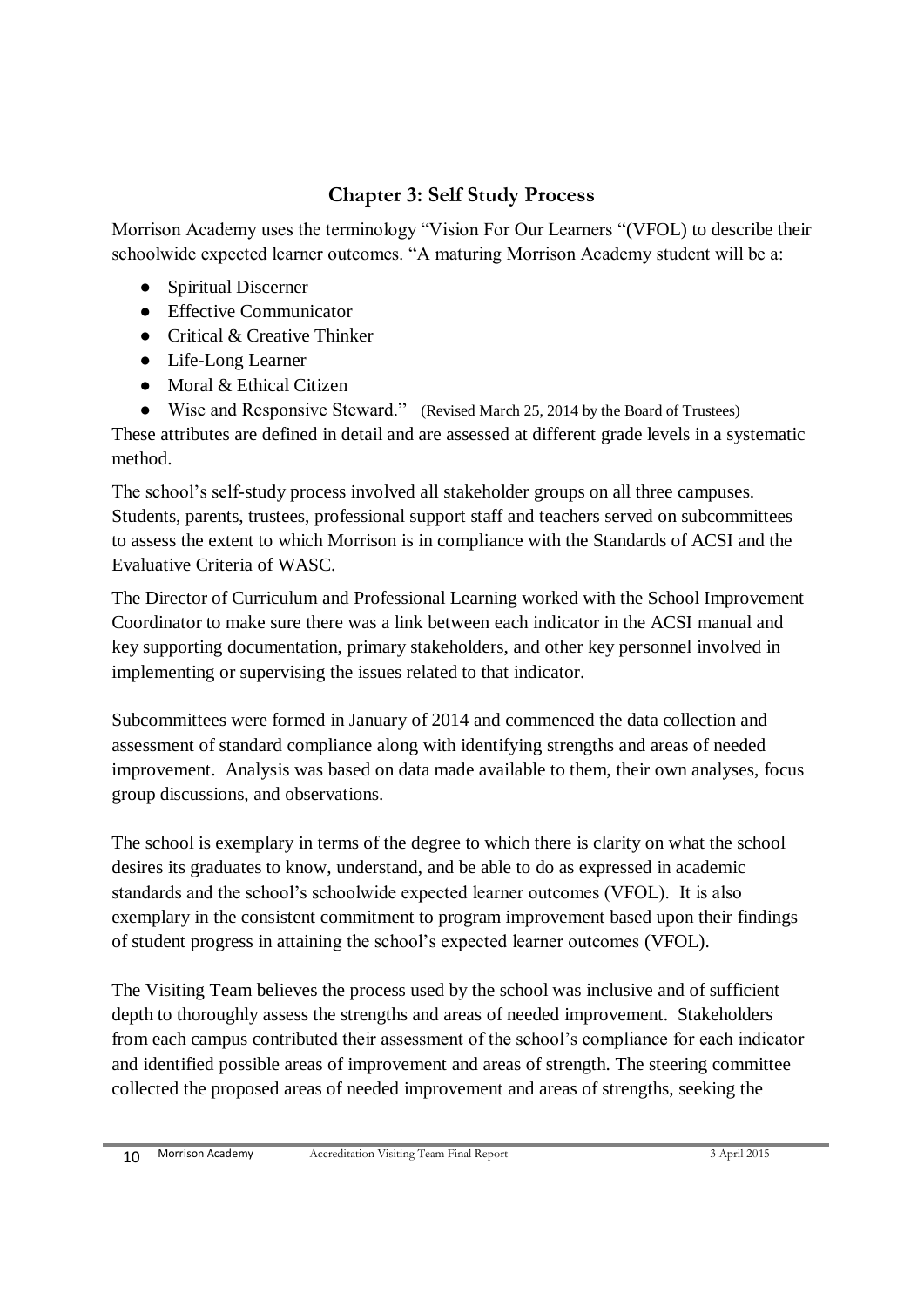committee members' prioritization of those items. The steering committee consolidated and synthesized the input from the committee members on the three campuses and determined what would be the final list of Strengths and Areas for Continuous Improvement, rather than the sub-committee members. The Strengths and Areas for Continuous Improvement might not be of equal relevance or acceptance at all three campuses, but the steering committee did attempt to identify items that were as broadly relevant as possible.

The head of school and steering committee did not censure committee commendations and recommendations. The Visiting Team encountered some subcommittee members that felt their campus' improvement needs or strengths were 'lost', or may not have fully represented their needs or hopes for improvement.

The culminating activity of the self-study resulted in the development of a new CSIP. With the broad input of all stakeholders, the Steering Committee and the SAC identified the key areas of growth. The result was the CSIP presented in chapter 5 of the Self Study. This CSIP was approved by the Board of Trustees in January 2015.

The Visiting Team believes the CSIP aligns with the needs of the school and will result in increased attainment of the school's Vision for Our Learners. The school has the commitment and capacity to implement and monitor the accomplishment of its plan.

The Summary chapter of this report includes the team's recommendations to the school as it progresses from the Team Visit stage of the accreditation cycle.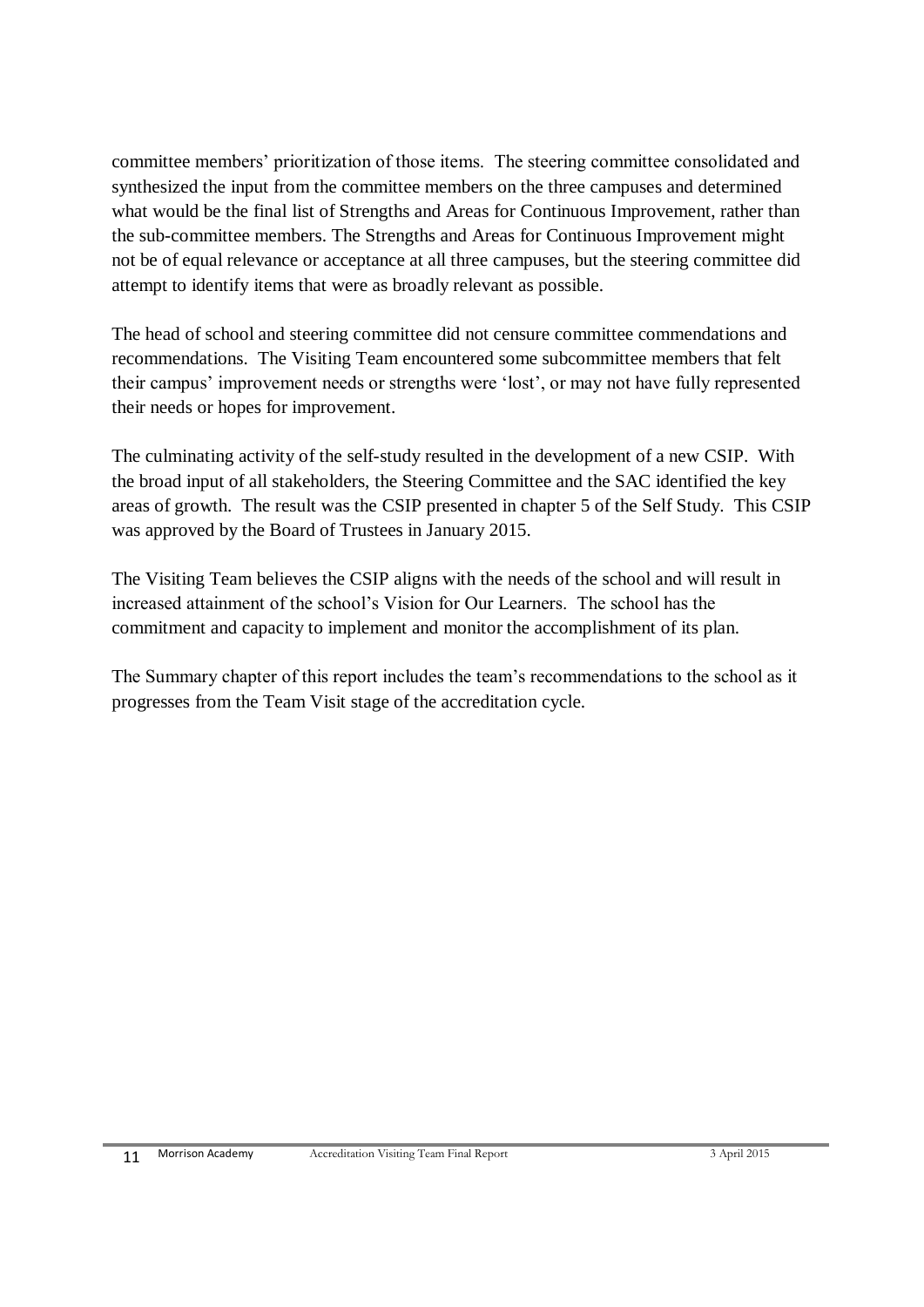## **Chapter 4: Adherence to the Standards**

#### **STANDARD ONE—PHILOSOPHY AND FOUNDATIONS**

Biblical principles support, influence and drive all aspects of Morrison's philosophy and foundations. This provides perspective for the past, gives context to the present, and establishes direction for the future of the school and it educational programs. Foundational statements include the statement of faith, the philosophy statement, the purpose statement, the vision statement, and the Vision for Our Learners (VFOL). These statements are all clearly developed, well-defined, publicized, and systematically reviewed by both the Board of Trustees and the SAC. These foundational statements drive planning and decision-making within policies and procedures.

Morrison communicates its foundational statements on a regular basis to its constituents. The school website, parent/student handbook, faculty handbook, The Bridge (a system-wide newsletter), and the Annual Report represent some of the many ways these statements are communicated. The school administration and staff continually and systematically identify and assess the effective implementation of goals and plans to advance the philosophy, purpose, and vision statements of the school.

Morrison has a clear statement of faith that identifies the beliefs to which it adheres. There is evidence of understanding and support from the school's constituents and community. Morrison's statement of faith is signed by all members of the Board of Trustees each year and is agreed to by all professional staff. Morrison's philosophy statement identifies core Christian values held by the school.

Morrison demonstrates a commitment to the development of the whole child - spiritually, intellectually, physically, emotionally, and socially - from a distinctly Christian perspective.

The Visiting Team Commends:

- **1. The Board of Trustees, Administration, Staff and Faculty for living out its philosophy, purpose and vision statements in community ministry (Interviews, observations, policies, Self -Study p. 38 & 39).**
- 2. The Administration for the communication of its philosophy, purpose and vision statements consistently and effectively using a variety of methods and media (VFOL posters, interviews with parents and administration, school website, school publications).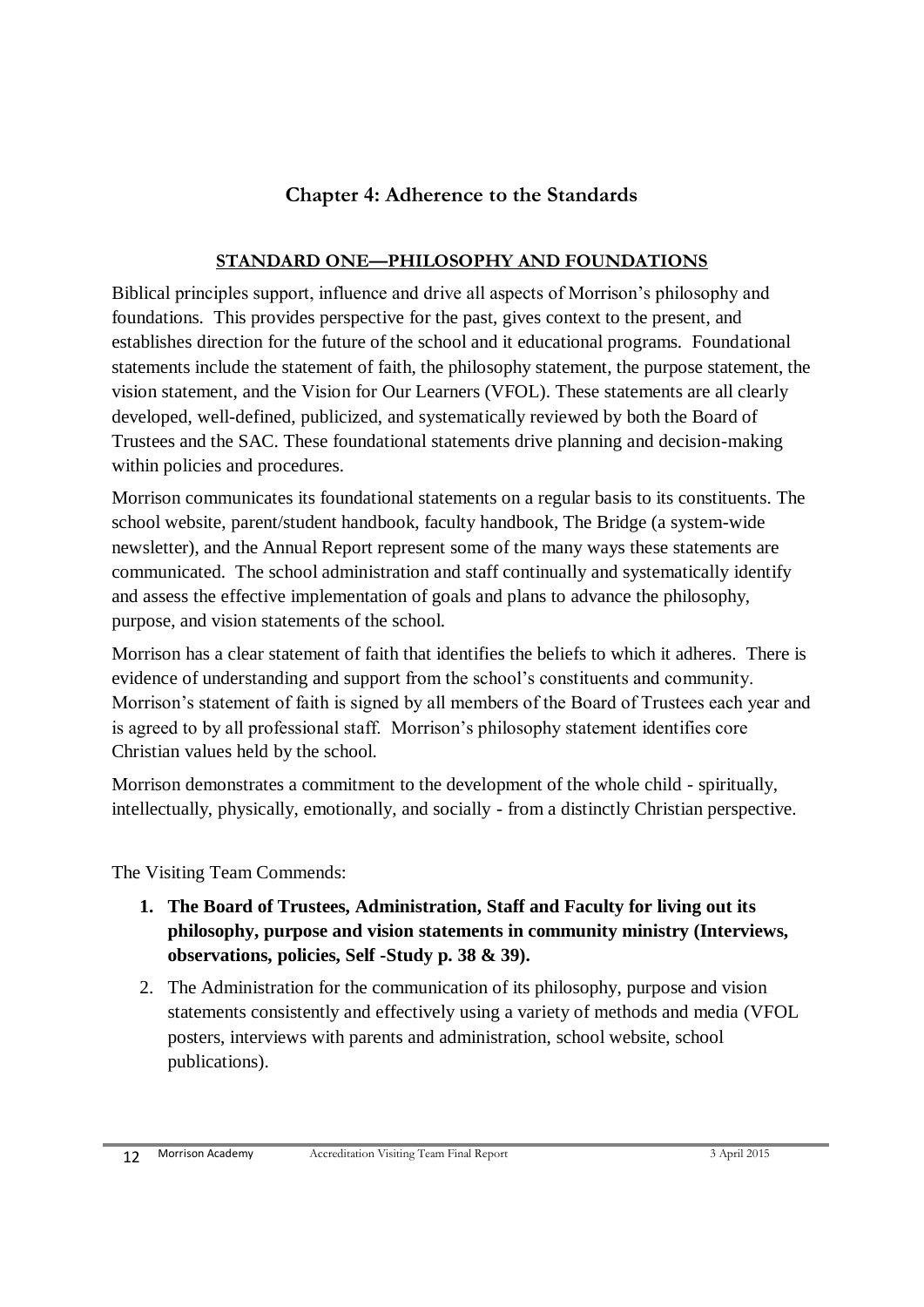The Visiting Team Recommends:

1. That the Administration frequently communicate its vision and values to the broader expatriate and Taiwanese communities so as to improve understanding of the school's place in the community (Indicator 1.2, interviews, Self-Study p. 39).

**Standard Adherence:** The school is in full compliance with standard one.

## **STANDARD TWO—SCHOOL GOVERNANCE AND EXECUTIVE LEADERSHIP**

The governance and leadership of Morrison Academy has a history of stability, consistency, and effectiveness. The Board of Trustees functions as a policy board that establishes structures and identifies clear guidelines for school operations. The Board consists of 12 members from various mission agencies that send children to the school. The Board of Trustees fully subscribe to Morrison Academy's Statement of Faith.

The Board creates policies that guide the operations of the school, although they delegate the day-to-day operations on each campus to the Administration. The Board is responsible to create appropriate new policies and review existing policies on a regular basis (4-year cycle) to ensure that the school is effective and improving. The Board also approves the annual budget, receives regular financial reports, and accepts reports from the administration at each meeting. This reporting structure keeps the Board members fully abreast of progress, successes, as well as issues that arise. The Board also is responsible for the hiring of the School Superintendent and annually evaluating his effectiveness.

The Board of Trustees has a policy manual that clearly defines its role and describes the delegation of operations to the school leadership on each campus. The minutes of each meeting are kept by the Board, and the administration is responsible to add or change the school's policy manual after each meeting to reflect the actions of the Board. The Board meets five times each year and interacts with the faculty and staff on numerous occasions. The Board members serve for four year terms without any term limits. The normal turnover rate per year for the Board is approximately 20%, leading to the stable and experienced oversight of the school.

The annual budget is created in a collaborative manner, including input from SAC, the Finance Committee, and Department Heads. The Board also has established long-range strategic plans to ensure the future economic stability of the school. A financial review is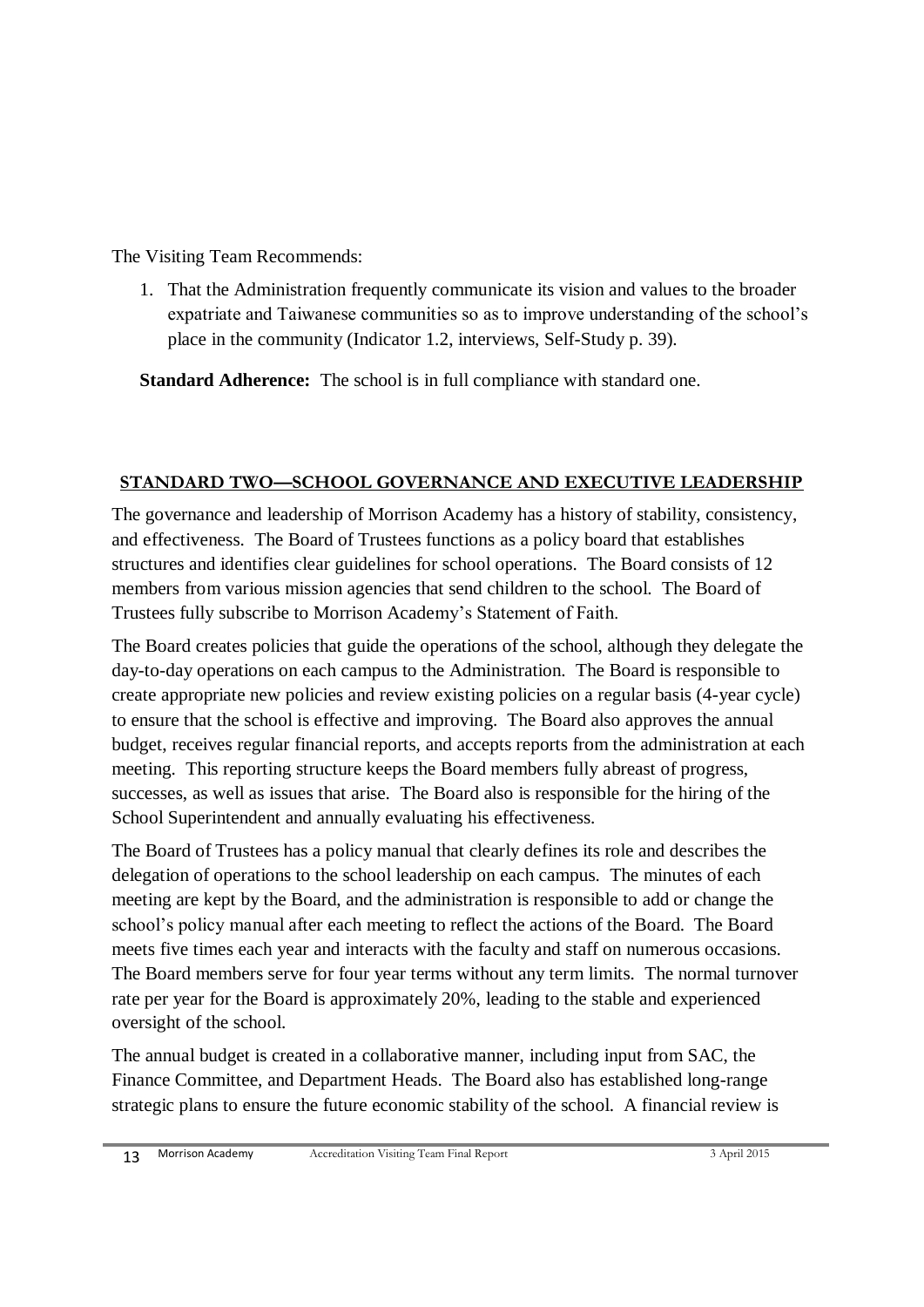conducted each year by an outside agency to affirm that proper protocols are followed in all financial matters.

The SAC consists of the Superintendent, Director of Boarding, Director of Curriculum & Professional Learning, Director of Finance, and four site principals. The most important function of the SAC is to provide spiritual leadership to the faculty, staff, students, and other stakeholders in fulfilling the Christ-centered mission of the school. It provides the day-to-day leadership of each school site, including the supervision of all staff members, oversight of the academic program, student discipline and support services, and effective communication to all stakeholders. It also oversees the admissions process to ensure that the policies of the school are carefully followed on all three campuses. SAC is also responsible for maintaining compliance with local, state, and federal laws, licensing requirements, and Taiwan documentation expectations.

It is noteworthy that of the 11 indicators in the school's Self-Study (Indicators  $2.1 - 2.11$ ), the school exceeds expectations in 9 of the 11 indicators. This reflects a competent board and administration that follows policies which lead to effective school operations. All administrative staff members are evaluated at least once a year. Parents also have the opportunity to give input to the administration through surveys and participation in the PAC (Parent Advisory Council). The school desires to increase the effectiveness of the PAC on each campus and bring greater connection to Morrison's leadership, resulting in increased engagement a deeper sense of ownership by the parents.

The Board reviews its own effectiveness and performs an annual self-evaluation to measure its progress on schoolwide initiatives. The Board takes its leadership seriously, and is highly engaged in the future and success of the school.

The Visiting Team Commends:

- **1. The Board of Trustees and the SAC for providing consistent and stable governance and leadership for the school, resulting in clear direction and strategic planning that aligns with the school's distinct mission and vision (Indicator 2.3, 2.4, Self-Study p. 10, conference with SAC and the Steering Committee, admissions policy 5200-5299, ministry partnership policy 3120).**
- 2. The Board of Trustees for the effective collaboration among various mission agencies in directing school operations through policy creation and review that results in effective institutional operations (Indicator 2.3, Self-Study p. 5, meeting with Board Chair).
- **3. The Board of Trustees for its intentional focus on reflection and professional development within the board, resulting in the use of quality best practices as a school governing body (Indicator 2.3, interview with the Board).**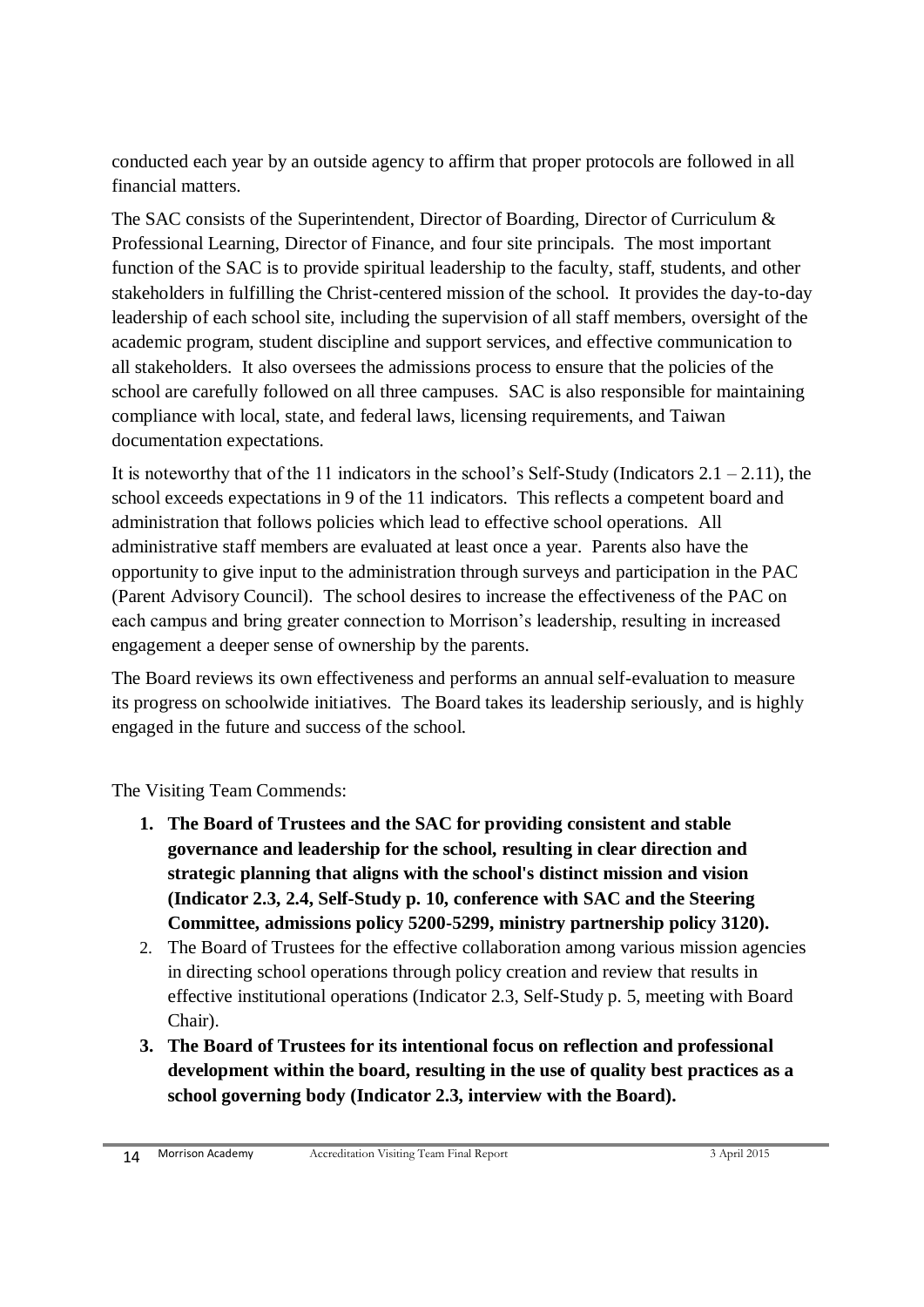The Visiting Team Recommends:

- **1. That the Board of Trustees and Administration explore how to more effectively apply system-wide initiatives and expectations in a way that allows for campusspecific uniqueness to be supported and celebrated (Indicator 2.1, 2.2, 2.3, and 2.4, interviews with faculty, meetings with administration).**
- 2. That the Board of Trustees establish a formal process to mentor new Board members, resulting in both personal and professional growth (Indicator 2.2, 2.3, and 2.4, Self-Study p. 43, interview with SAC).
- 3. That the System Administrative Council further develop the Parent Advisory Council on all campuses to increase ownership and engagement with parents, resulting in greater school input and involvement (Indicator 2.10, interview with administration).

**Standard Adherence:** The school is in full compliance with standard two.

## **STANDARD THREE – HOME AND COMMUNITY RELATIONS AND STUDENT SERVICES**

Morrison Academy conducts annual surveys of parents, staff, and students, and systematically seeks input from past students. The school seeks input on the teaching learning process and other relevant information to affirm that each campus is accomplishing its mission. The information is reviewed by school leadership and shared with the staff and the Board.

Student surveys are widely used on all three campuses to measure effectiveness. Other communication from the constituents comes through parent/teacher conferences, Student Council meetings, the Parent Advisory Council on each campus, and informal meetings and conversations.

The school has established normal and frequently used two-way communication systems with their constituents, including the website and PowerSchool, to keep parents and students informed of grades in the middle and high school, along with printed newsletters. The school provides translation for parent teacher conferences, and school notices are bilingual as well. The school celebrates the cultural diversity of its school family.

There is a well-developed guidance program provided on a weekly basis for all grade levels Kindergarten - Grade 8. Guidance personnel provide both individual and group counseling. Guidance personnel receive professional development through the professional learning (PL) days three times a school year, as well as in weekly PL meetings on specific topics.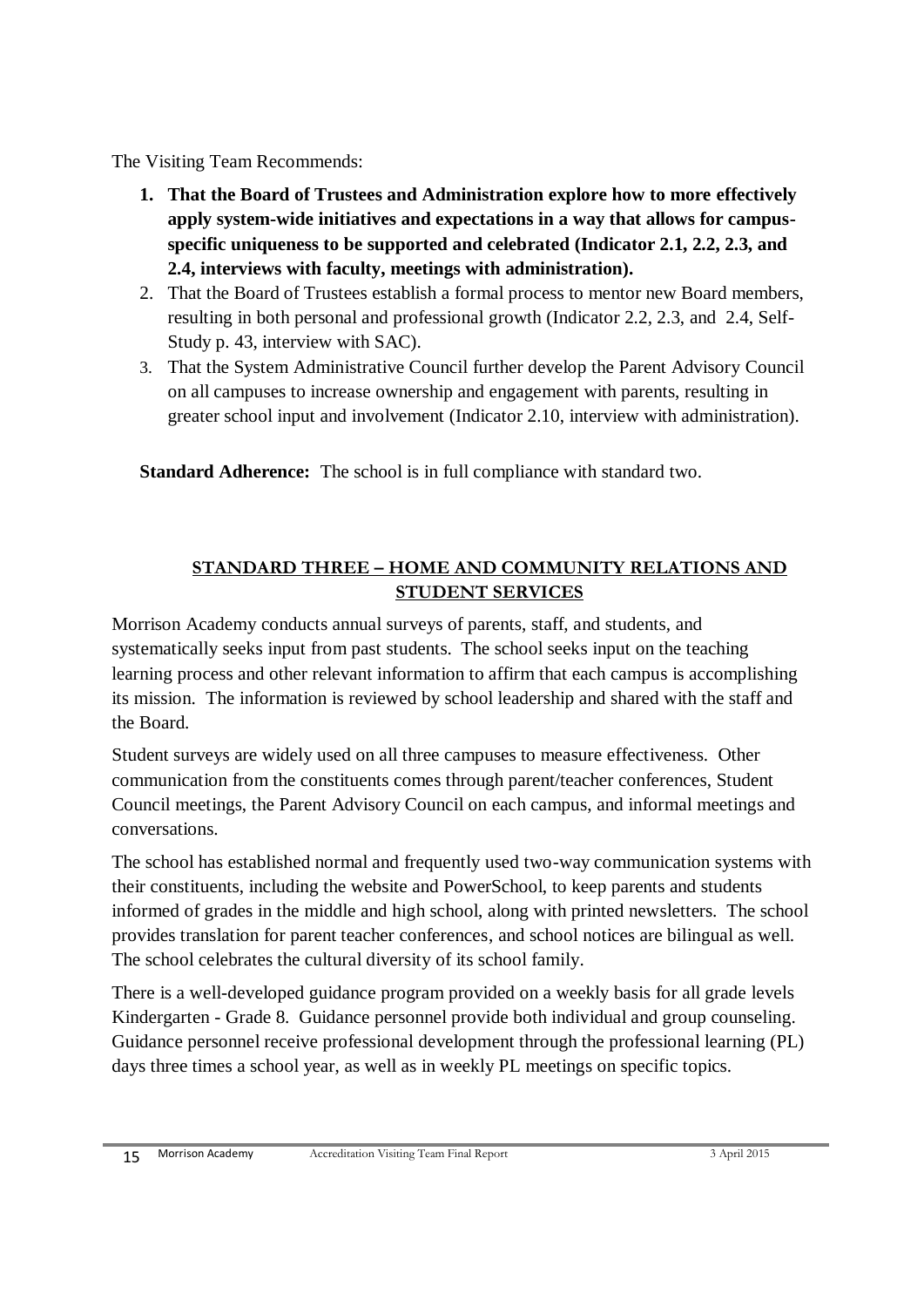Enrollment levels at each campus is sufficient. Growth is controlled through the policies created by the Board, with the ratio of missionary students in view. The school meets all requirements for local or provincial laws that are applicable. The school follows its nondiscrimination statement that supports the school's mission and by-laws.

Several years ago, the Board received a request from mission agencies to add high schools in both Taipei and Kaohsiung in order to offer a choice for missionary families who have students entering high school. The Board made the decision to create smaller high schools at both campuses (100 students maximum) to support missionary families.

The Visiting Team Commends**:**

- 1. The guidance personnel and administration for incorporating guidance classes on a weekly basis at all grade levels K-8 (Indicator 3.7, Self-Study p. 48 and 49).
- **2. The Administration for its concerted efforts to transparently articulate the school's vision and operations to all stakeholders through its multiple communication systems (Indicators 3.4 and 3.5, Self-Study p. 47 and 49).**

The Visiting Team Recommends:

- 1. That the Administration and the PR/Development office explore how to engage parents at a higher level for the purpose of developing a donor culture and volunteerism (Indicators 3.4, 3.5, and 3.10, Self-Study p. 49, interviews).
- 2. That the Administration and Board of Trustees evaluate efforts to communicate the reasons for the development of high school programs in Taipei and Kaohsiung to clarify and support the mission of the school (Indicator 3.5, interviews).

**Standard Adherence:** The school is in full compliance with standard three.

## **STANDARD FOUR—PERSONNEL**

The faculty and staff members of Morrison Academy are committed Christians who wholeheartedly embrace the vision and core values of the school. Staff are dedicated to the spiritual development of their students and many staff, in addition to performing their normal school duties, are regularly involved in various ministry opportunities outside of school such as leading discipleship groups and Bible studies, mentoring students and participating in community service projects. Staff enjoy the close-knit community and the spiritually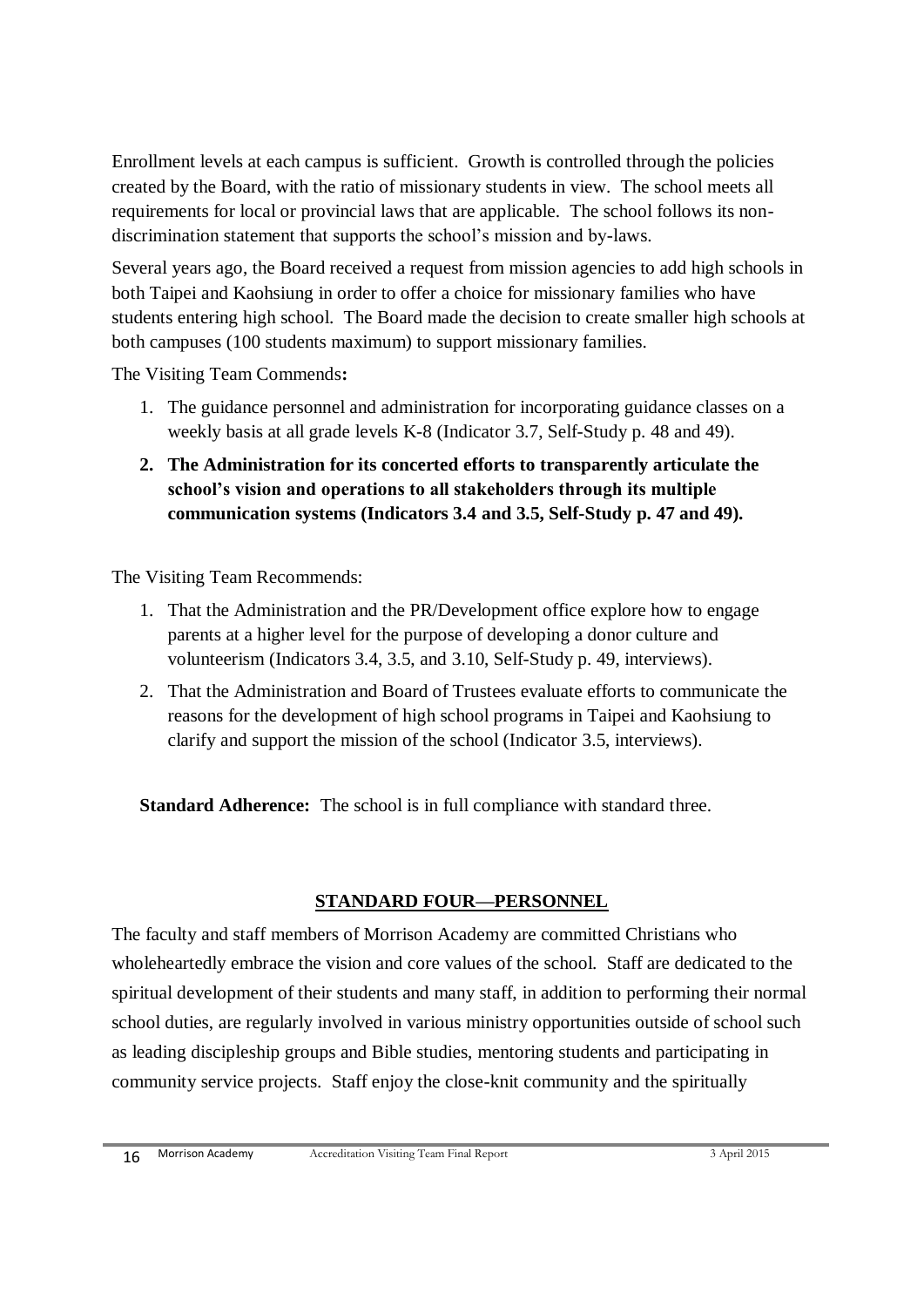supportive environment provided by Morrison Academy. This contributes to an exceptionally high staff retention rate that averages around 9 years.

To maintain a faculty that has a strong commitment to the mission, Morrison Academy conducts a thorough recruiting and screening process in which excellent staff are added to the Morrison community. Personnel are hired primarily through recruiting trips, recruiting fairs, and through various job placement listings with missions, Christian organizations, and on the Morrison web page. Staff member referrals continue to be one of the most effective methods of recruiting. Background checks are conducted on all personnel and screening procedures are firmly in place for all volunteers.

Morrison Academy requires Pre-Field Orientation (PFO) attendance for all full-time, expat head-of-household staff and their families to help them to adjust to cross-cultural living overseas. Morrison covers all costs related to this orientation including transportation, room and board, and program fees. Additional training is accomplished during new teacher orientation week where new staff members are introduced to the responsibilities that accompany their specific assignments at Morrison. All K-12 teachers hold at least a bachelor's degree from an institution recognized by ACSI.

#### The Visiting Team Commends**:**

- 1. The Administration for hiring committed staff who believe in and support the mission of the school to integrate biblical values into their work and to be positive Christian role models to their students (Indicator 4.1 and 4.3, Self-Study p. 52 and 53, interviews with students, parents, faculty and administration).
- **2. The faculty for its consistent involvement in a variety of ministries outside of regular school activities that complement and enhance the vision of the school (Self-Study p. 52, interviews with students, faculty and administration).**
- **3. The SAC and the faculty for their commitment to a comprehensive differentiated professional development program aimed at improving student learning (Indicator 4.8, PL Calendar, PL Focus, PL Days, Procedures 150-156).**
- 4. The Administration is commended for supporting an excellent orientation program that helps new staff to adjust to living cross-culturally and prepares them to succeed in the school environment (Self-Study p. 52, Procedures 530, interviews with faculty).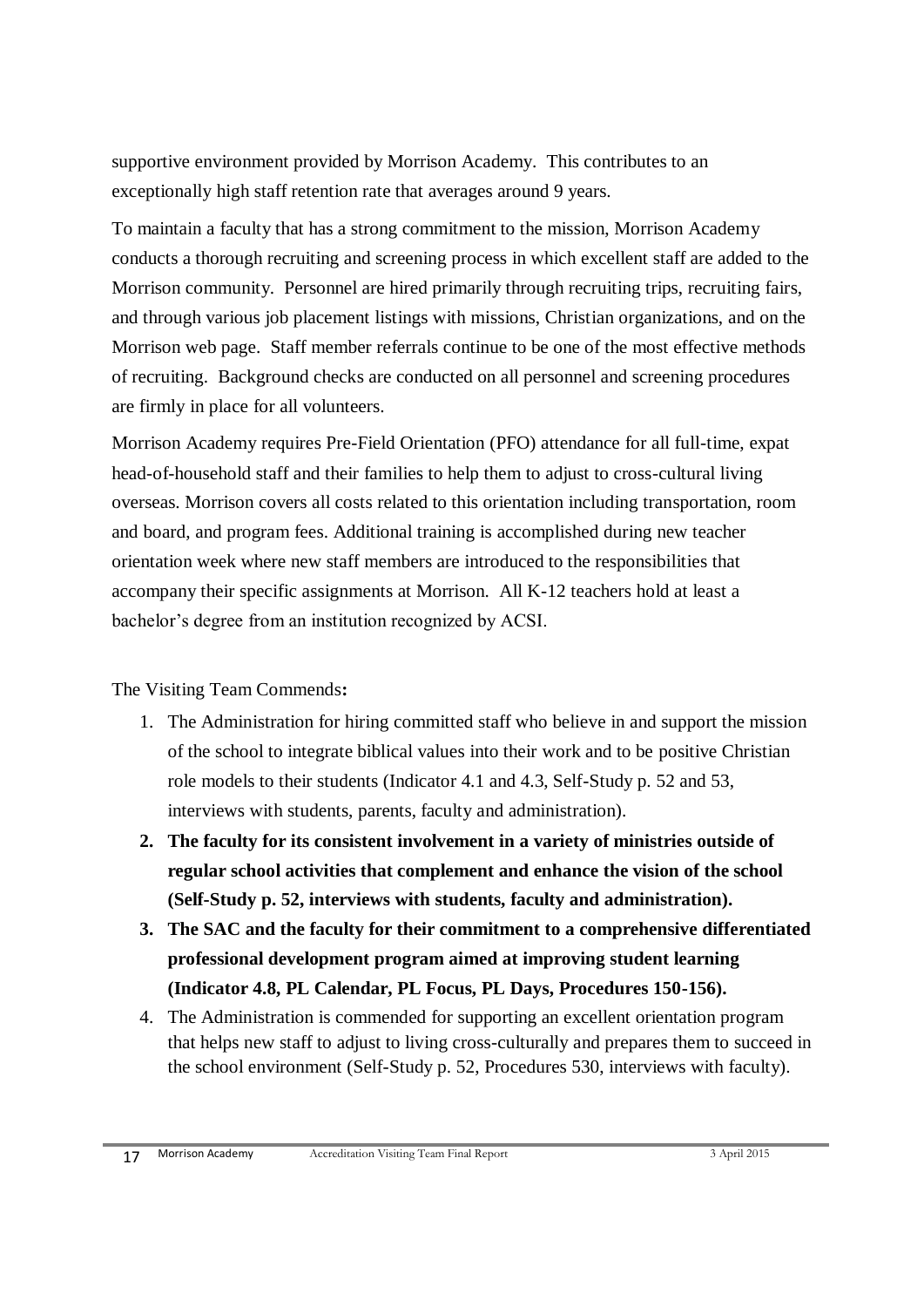The Visiting Team Recommends**:**

1. That the SAC review the staffing needs of the developing high schools in order to provide for successful programs (Indicator 4.11, interviews, and observations).

**Standard Adherence:** At this time, the school is in partial compliance with the standard in regard to administrator certification (Indicator 4.5). From July 2015, all school administrators will be in full compliance with Standard 4.

#### **STANDARD FIVE—INSTRUCTIONAL PROGRAM**

Morrison Academy has a strong curricular program that is guided by a Director of Curriculum and Professional Learning and supported by a part-time assistant to the Director of Curriculum and Professional Learning, as well as campus specific Professional Learning Coaches, Learning Specialists, and Educational Technology Coordinators. Through the use of curricular task forces, Morrison has created detailed curriculum guides and systems units for each subject that are taught in the school. These curriculum guides are standards-based documents that include a variety of components such as clear scope and sequences, connections to Morrison's philosophy and Vision for Our Learners statements, and subjectspecific biblical principles. Using these curricular guides, subject area teachers from each of the three campuses have worked collaboratively to develop comprehensive unit plans based on the Understanding by Design (UbD) model. Currently about 85% of the system unit plans have been created and are up-loaded to Rubicon Atlas.

Morrison Academy has a thorough 6-year curriculum review process that involves key stakeholders in the evaluation and implementation of each curricular program. During the curriculum review process, a curriculum task force made up of teachers and administration look at information like school data, current research trends, and teacher feedback to review and revise the school curriculum.

Morrison Academy has a systematic assessment program that includes external assessments such as the SAT and AP tests, common assessment in writing and reading, subject-specific unit tests, and on-going formative and summative assessments. Technology programs such as PowerSchool and Rubicon Atlas assist teachers in linking these assessments to the school's goals and benchmarks. Morrison then collects and uses the data from these various assessments in conjunction with other types of perception and survey data to assist the teachers and the administration in making informed decisions regarding issues like staffing, money allocation, and academic strengths and weaknesses. Morrison Academy has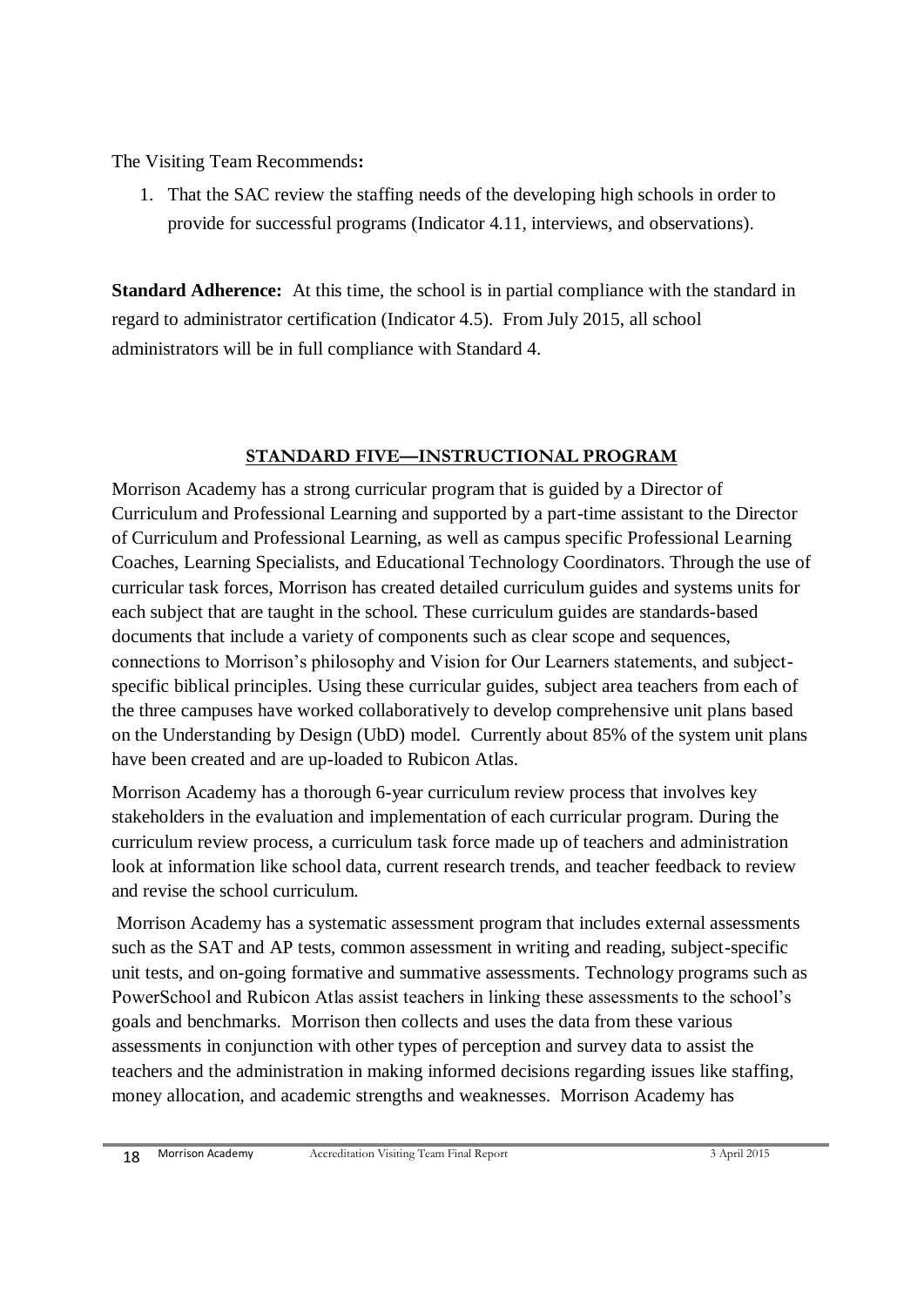developed a Data Collection Pyramid to show when the various pieces of data are collected and what each piece of data are used for.

The Visiting Team Commends:

- 1. The Administration and Faculty for the development of comprehensive procedures for curriculum review, assessment, and data collection in order to make sound education decisions regarding students, teachers, and allocation of resources (Indicators 5.1, 5.2, 5.3, 5.7, 5.9, and 5.10/ Curriculum Guides, Procedure 010 – School-Wide Appraisal System, Procedure 110 – Curriculum Review Process, Procedure 120 – Assessments, Procedure 125 – Data Storage and Analysis).
- 2. **The Administration and Faculty for their initial development and implementation of curriculum guides and system unit plans based on the Understanding by Design format and state/national standards that inform the instructional program at each grade level (Indicator 5.1 and 5.2, Curriculum Guides, Morrison Academy – Rubicon Atlas).**
- 3. The Administration and Faculty for the development and use of a variety of assessments including common reading and writing assessments in order to make educationally sounds decisions regarding student learning (Indicator 5.7, Indicator 5.8, 2013-2014 Reading Common Assessments, 2013-2014 Writing Common Assessments, Procedure 010- School-Wide Appraisal System, Procedure 125- Data Storage and Analysis).
- 4. **The Faculty and Administration for promoting the use of high-yield instructional strategies, particularly in the areas of biblical integration and technology integration, to support teacher training and student learning (Indicator 5.4, 5.5, Morrison System Units-Rubicon Atlas, PL- Calendar, PL-Days, PL-Focus, Teacher Lesson Plans)**

The Visiting Team Recommends:

- **1. That the Administration and Faculty continue to strengthen a standards-based approach to learning that includes assessment, recording and reporting practices that inform and support student learning (Indicator 5.2 and 5.5, Self-Study p. 57 and 83, Rubicon Atlas Standards Analysis).**
- **2. That the Administration and Faculty create a climate of innovation that embeds service, experiential learning, and technology integration into the curriculum, resulting in enhanced learning experiences that address the personalized**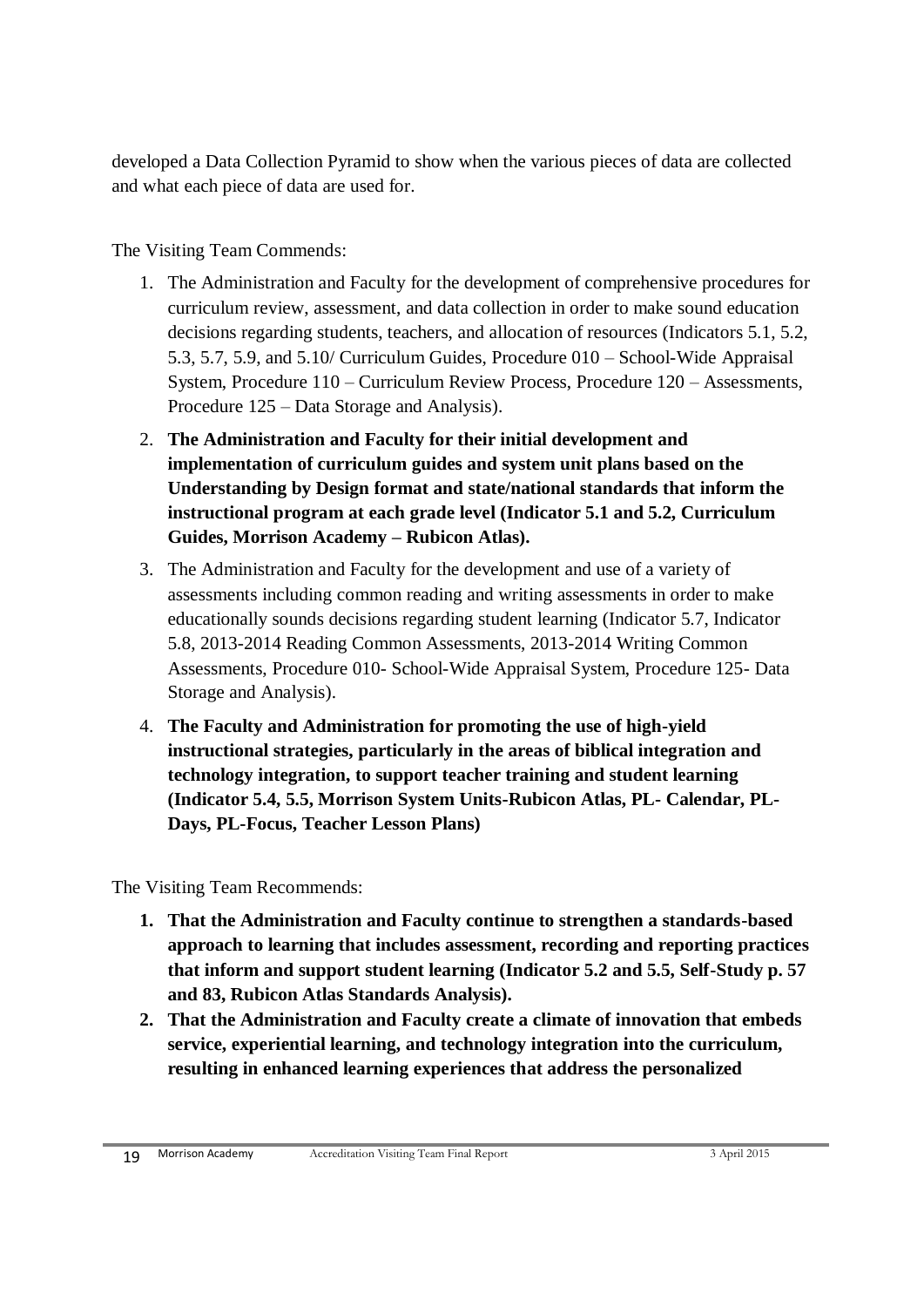**learning interests and aptitudes of the whole child (Indicator 5.5, Self-Study p. 58 and 82, interviews).**

**3. That the Administration expand training for teachers on all three campuses in how to more effectively analyze site-based learning data, resulting in the use of conclusions to inform learning goals and drive school improvement efforts (Indicator 5.7, 5.8, and 5.9, Self-Study p. 57-58, 77 interview with administration and faculty)** 

**Adherence to the Standard:** The school is in full compliance with standard five.

## **STANDARD SIX—LIBRARY, MEDIA AND TECHNOLOGY SERVICES**

The media center facilities of Morrison Academy are overseen by fully qualified media specialists and educational technology coordinators who focus on keeping the center accessible, current, and student friendly. Each program uses the Follet Destiny electronic monitoring system for inventory, check out, and inter-library loans. Each media center has a growing collection of library materials that represent the distinct Christian perspective of Morrison Academy. Information resources exist in both printed and electronic forms along with the use of Internet information databases and online research tools. Depending on the individual campuses, there is a plan to increase the digital options for the library through increasing e-book and audio book selections.

Morrison Academy media specialists are aware of the cultural and ethnic needs of their student body. While student demographics show that student citizenship is mainly from the USA, Korea, or Canada, student ethnicity is primarily Chinese. Depending on each campus location, the various media specialists are intentional in adding materials that reflect the students' ethnicity and culture. This includes attending a Taipei Book Fair in order to purchase books that reflect Taiwanese culture and traditions.

Media Specialists on each of the three campuses maintain their professional learning in a variety of ways. This includes attending conferences such as the East Asia Regional Council of Schools (EARCOS) conference as well as participating in regional workshops, schoolspecific and system-wide professional learning opportunities, and professional book studies.

The Visiting Team Commends:

1. The Administration and library media specialists for their implementation and participation in ongoing professional growth for the library media personnel in order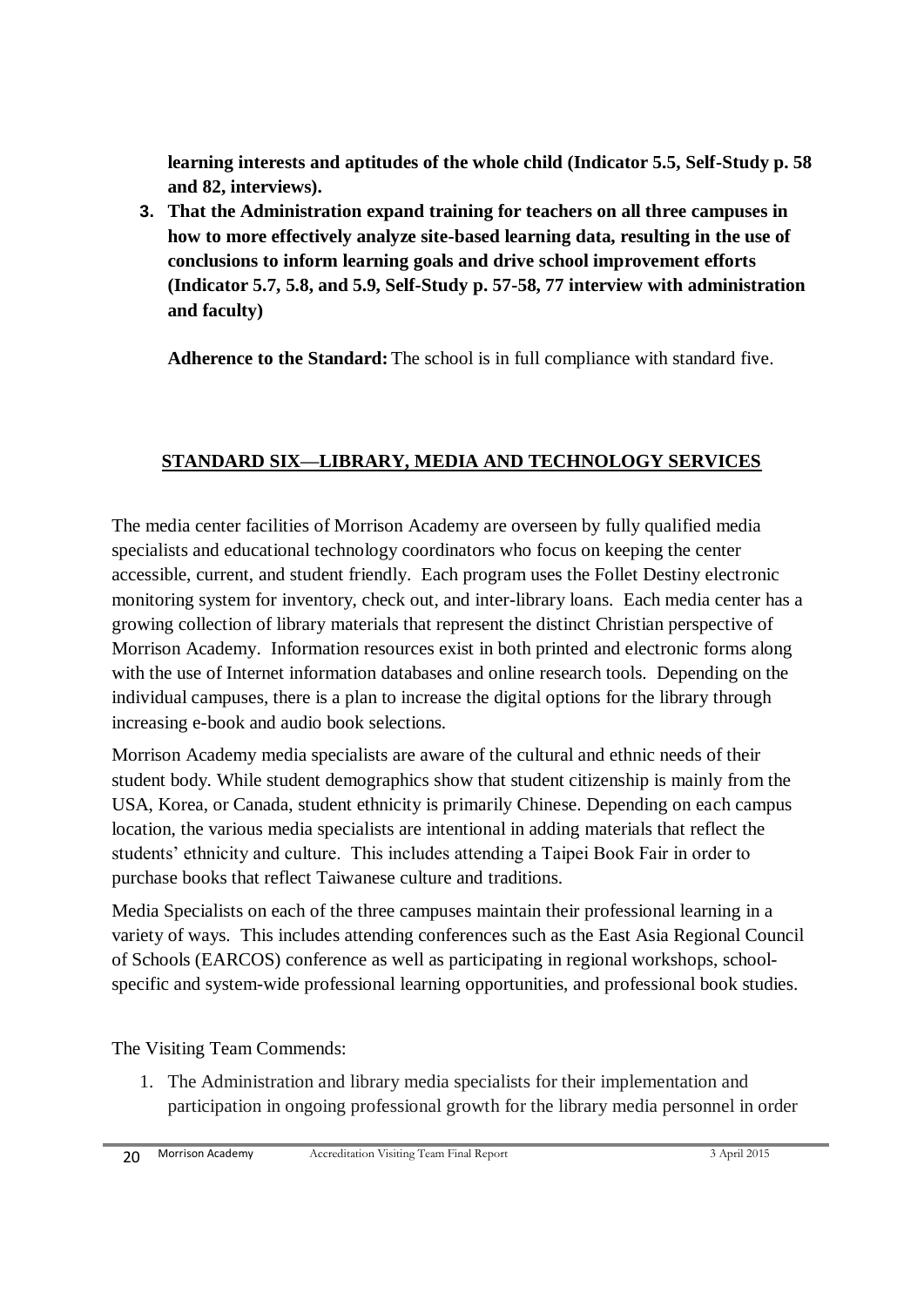to provide effective service in the area of library and media sciences (Indicator 6.4 and 6.5, School Report p. 61-63, Interview with Library personnel).

- **2. The Administration and library media specialists for providing a strong, varied library collection and support, allowing both the faculty and students to have the resources needed for a successful academic program (Indicator 6.1and 6.7, Procedure 205 Library Media, Policy 5366 Library Media Centers, Observation, Interviews).**
- **3. The SAC for the transition to Education Technology Coordinators (ETCs) in order to better assist the faculty in teaching and training best practices using the tools of technology in the classroom (Indicator 6.4, 6.5, and 6.7, Self-Study p. 62, interview with SAC members and faculty, Procedure 135 Technology Integration, Procedure 887 Education Technology Coordinator).**

The Visiting Team Recommends:

- 1. That the Administration and library media specialists increase access to e-books and audio books so as to better support the learning objectives of the instructional program and various program divisions (Indicator 6.1 and 6.7, Self-study p. 63, Procedure 205 Library Media, Policy 5366 Library Media Centers, interview with Library personnel)*.*
- 2. That the Administration and Staff further develop and implement Morrison's Technology Strategic Plan in order to equip students to use technology responsibly and productively (Indicator 6.8, Self-Study p. 58, interview with personnel).

**Standard Adherence:** The school is in full compliance with standard six.

## **STANDARD SEVEN—CRISIS PLANNING, SAFETY, HEALTH AND FOOD / NUTRITION SERVICES**

There is a written crisis management plan in place. Staff and students have been trained in how to respond and implement the plan in a crisis situation. Plans exist on all campuses for earthquake, fire, and military bombing scenarios and students are aware of their existence. Campuses practice drills on a regular basis. Training and plans are in place to continue to operate in case there is a school closure due to a pandemic. School evacuation plans/maps and responses are posted in every room in the school. All campuses have a system in place to communicate with staff, parents, and the media in case of an emergency.

Morrison complies with applicable local, state, and federal laws regarding safety and health issues and codes. Policies and procedures for dealing with injuries, accidents, and other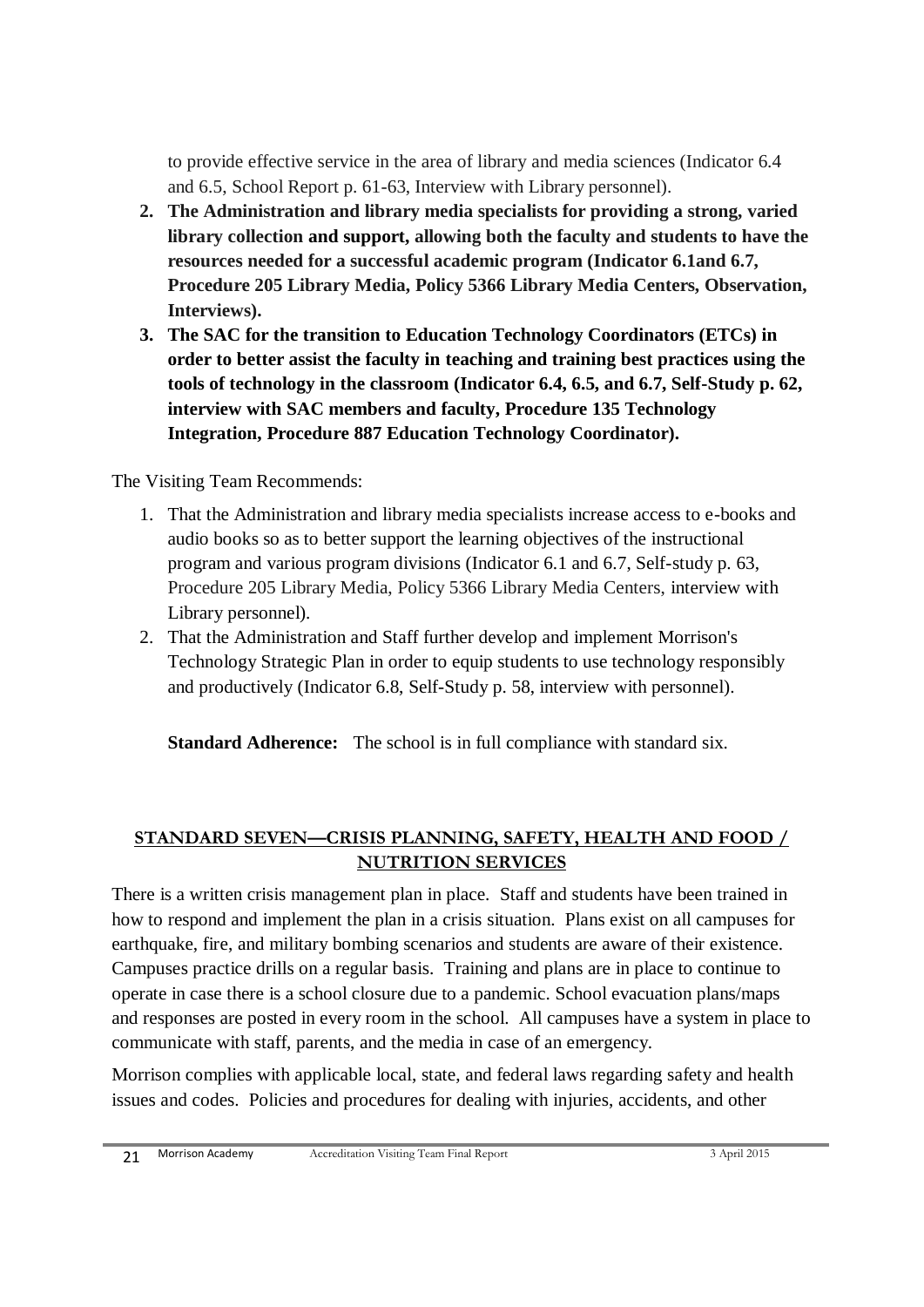health needs of the students are in place. Morrison follows the immunization guidelines set by the Centers for Disease Control in the U.S. Student health records are maintained and secured. Records are stored in the school office or nursing office (varies by campus) and access is restricted to those with a need to know.

Morrison has recently upgraded child safety procedures by implementing the Child Safety and Protection Network (CSPN) best practice standards. Administrative procedures related to child safety were revised in April 2014. Administrative systems have been developed for acquiring background checks for volunteers, part-time employees, and national staff.

Taiwan does not have any governmental regulations for schools regarding food service except for the disinfection of the kitchen, equipment, and serving area. A food service rubric has been developed in order to establish and maintain best practices. Morrison allows each campus the flexibility to provide food services in a way that meets their specific needs.

Morrison-Taipei does not provide student food services due to facility limitations. It has heater boxes to keep students' food warm. There is an indoor and outdoor eating space, including a deck and a covered area with picnic tables.

Morrison-Taichung outsources its meal preparation to a catering company. The food service coordinator and catering company head chef strive to follow the guidelines set forth by the National School Lunch Program in the United States. The seating area can serve 250 people. Students can take their lunch and sit at picnic tables or planters around campus.

Morrison-Kaohsiung also outsources its lunch service to an independent caterer. This campus' multi-purpose room is used as a dining area for students in grades K-8 during lunch. High school students eat in a separate area.

The Visiting Team Commends:

- 1. The SAC for establishing and implementing appropriate emergency policies and procedures to respond to potential threats (observations, Self-Study p. 64 - 67, and numerous policies).
- 2. The Board of Trustees, SAC and staff for joining CSPN and updating policies to meet best practice standards (Self-study p. 66-67, policies # 1651, # 5705, interviews).

The Visiting Team Recommends:

1. That the Board and Administration continue to develop safety and supervision procedures on each campus and on buses, specifically after instructional hours, in order to ensure continuous student safety (Indicator 7.5, observations, interviews with support staff).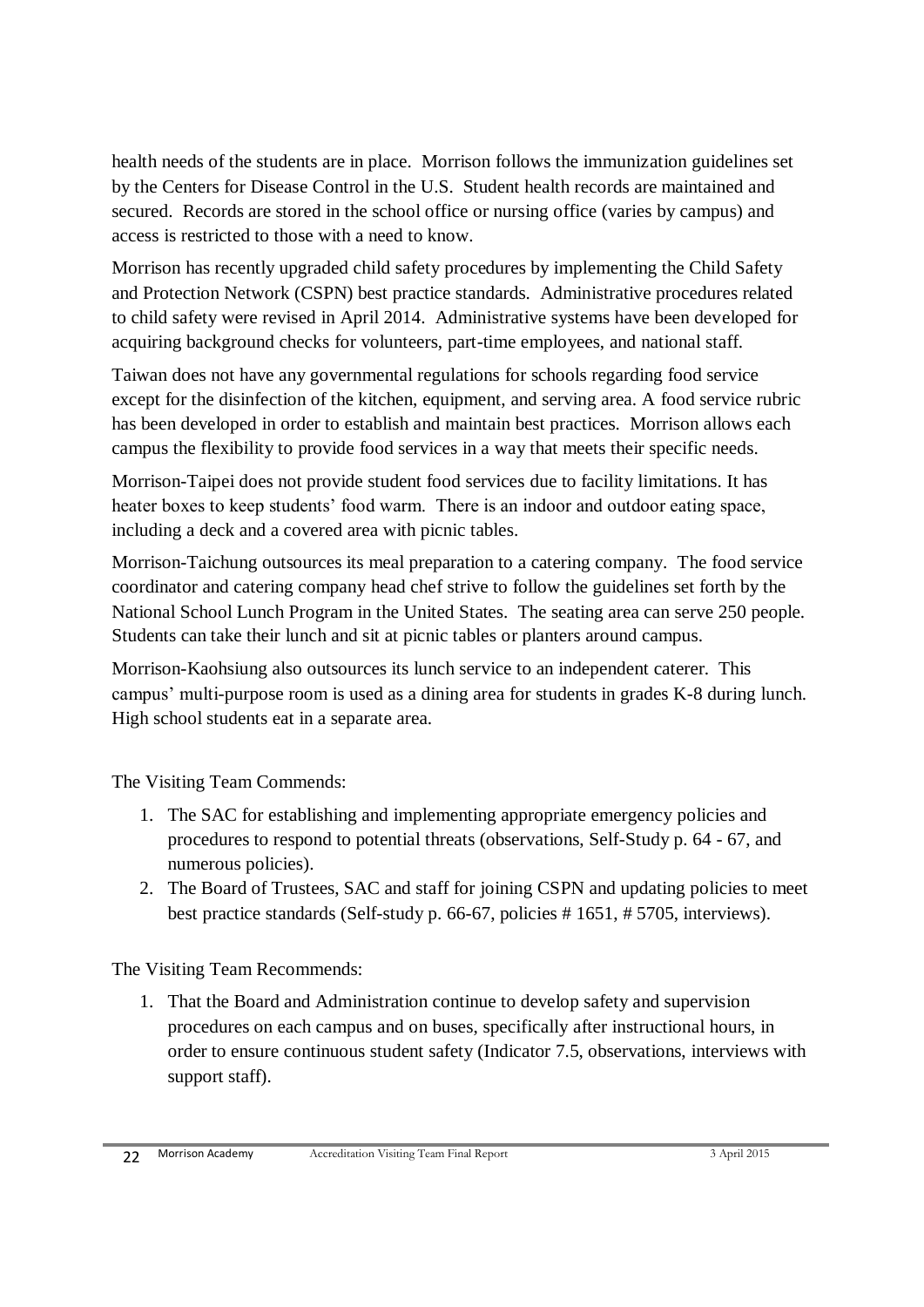2. That the Administration ensure that school personnel are trained in campus specific safety protocols such as, but not limited, to CPR, first aide, and security (Indicator 7.1 and 7.5, Self- Study p. 67, interviews, and observations).

**Standard Adherence:** The school is in full compliance with standard seven.

## **STANDARD EIGHT – FACILITIES, ENVIRONMENT, AND TRANSPORTATION**

#### **Site Maintenance, Facilities, Services**

Morrison Academy is committed to long-term maintenance of school facilities as evidenced by adequate budgeting for maintenance, capital and equipment. An annual audit of facilities and capital equipment is conducted on each campus to inform budgeting decisions for ongoing repairs and renovations.

All instructional and ancillary facilities meet legal standards for safety, fire protection, sanitation and health and are approved for occupancy annually. Each campus works closely with local authorities to ensure that building codes and emergency drills meet the local requirements. The school's safety plan and physical plant are compliant with local regulations.

The general managers of each campus are responsible for maintenance and facility improvements as well as managing all outsourced services. They regularly communicate with the supervisors of outsourcing services of cleaning, security and kitchen sanitation to review expectations and ensure the school's needs are being adequately met.

#### **Facilities Planning**

Morrison Academy is blessed with excellent facilities that provide students with access to a wide range of programs. The usage of recreation areas such as the playgrounds, common areas, multi-purpose rooms, libraries, cafeteria, and athletic areas such as the gym, gymnastics room, fitness rooms, outdoor sports areas are maximized to enhance educational goals.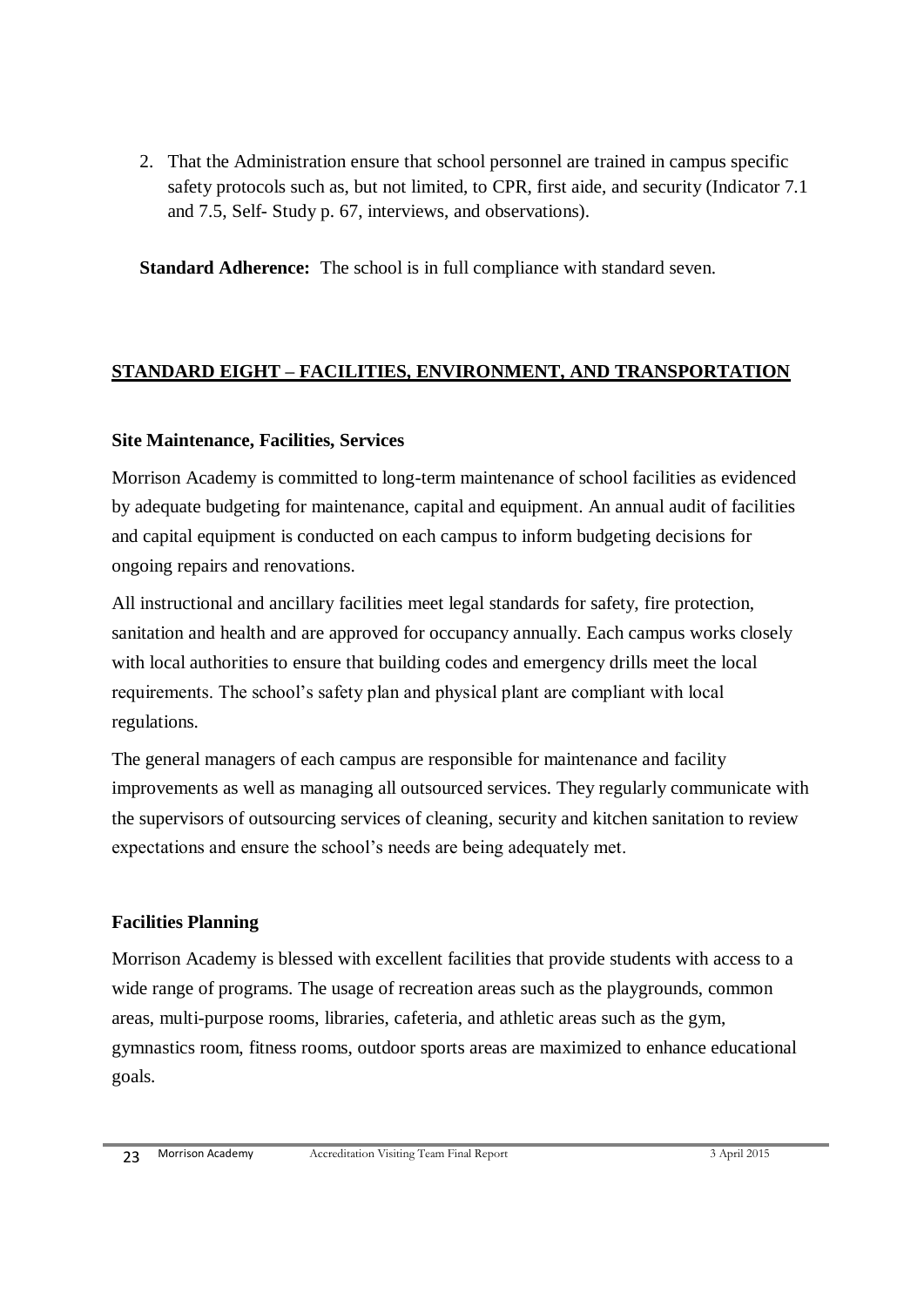Each of the campus facilities is well designed to meet the current needs of the students and plans exist to address future needs. The Board of Trustees engages in scenario planning to set the direction for the system and campus facility planning. The SAC also engages in scenario planning to address future programs, enrollment changes, staff needs, facility and technical needs as well as various contingencies and their potential impact on school system facilities. Site planning is under the direction of the Board, Superintendent, SAC, and the local campus administrator. Each campus' general manager, directed by their campus administrator, is responsible to implement facility development and capital improvements on their site.

MAC is currently in the process of extensive site plan construction projects that include portions of the perimeter wall, soccer field, track, and swimming pool. New EMS, administrative offices, staff housing, cafeteria, and library were completed during the 2008- 09 school year. At MAB, future plans for a new campus are in progress. This will allow for the development of a larger campus that includes high school facilities. At MAK, a new high school wing was completed this year.

#### **Transportation/Vehicles**

Morrison has written procedures for the transportation of students during school-sponsored trips, which follow government safety and driving requirements. Contracts are issued with local bus providers for all off campus student/staff travel. Driver/vehicle records and certificates are kept on file. For campus vehicles, all staff drivers must be licensed in Taiwan and premium insurance is required by school policy. All school vehicles are licensed and in compliance with government safety inspections.

School vans are managed by an assigned staff member. This duty includes overseeing the online sign-out system, communicating safety and procedures to staff who use the vans, and ongoing repairs and service of the vehicles. Vehicle Use Procedures are listed online and include reservations, vehicle use, traffic regulations, and accidents.

MAK is the only Morrison campus that has a bus program. Currently this service is outsourced to a bus company that proves they have met all government-stipulated standards for business operations, maintenance of vehicles, as well as insurance coverage.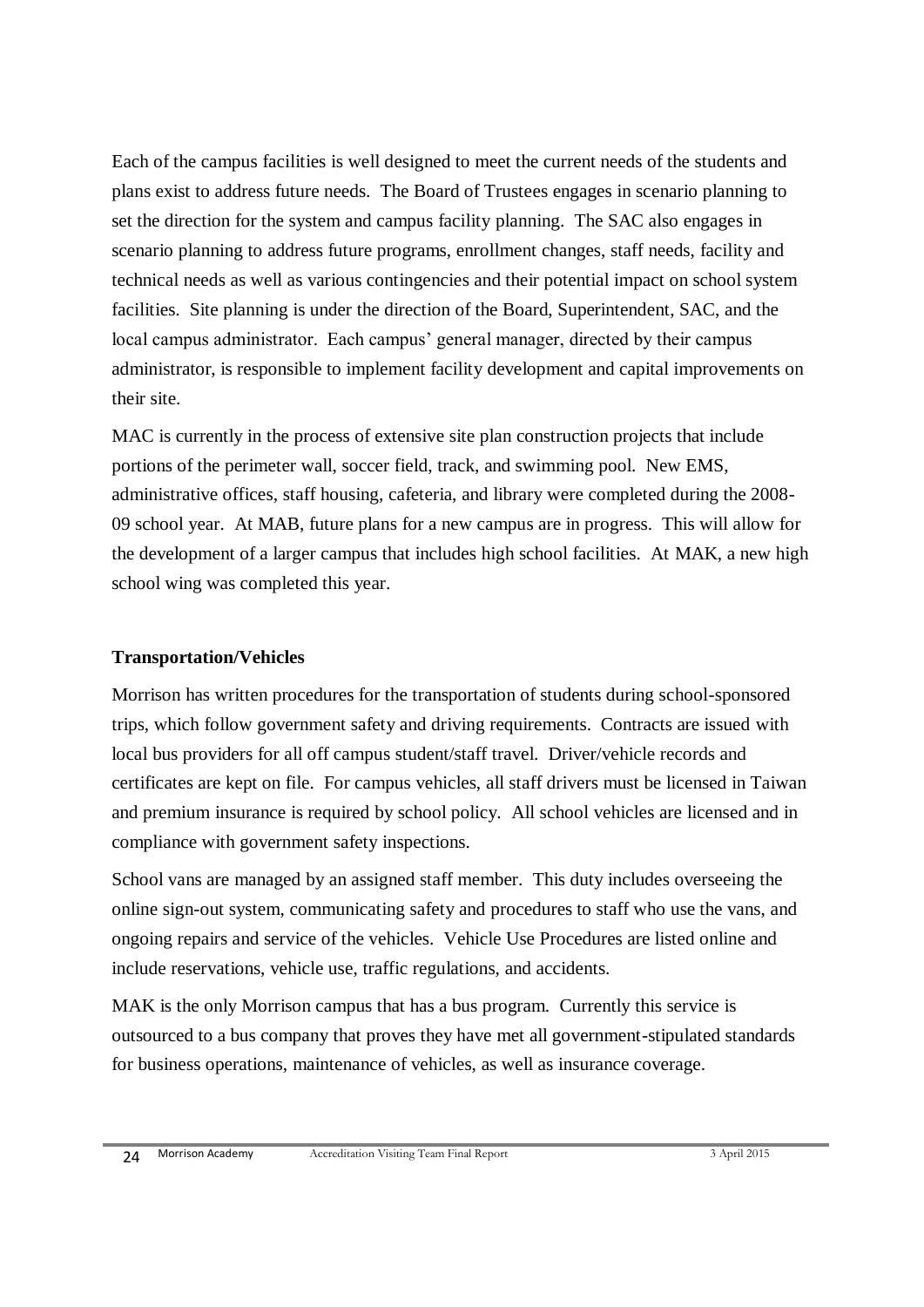Morrison Academy exceeds the minimum government requirement for accident and personal injury insurance coverage and maintains adequate limits for liability insurance, vehicle insurance, and property insurance.

The Visiting Team Commends:

- 1. The general managers of each campus for developing a well-established network with local police, community, contract services, and professionals that enable them to maintain a safe and clean school environment (Self-Study p. 70-71).
- **2. The Board of Trustees and SAC for long-term and ongoing site planning that has enabled Morrison Academy to build fully functional and program specific school facilities that enhance the learning opportunities for students (Indicator 8.5, Self-Study p. 70-71).**
- 3. The general managers and their staff of each campus for the ongoing maintenance of existing facilities that has allowed Morrison to extend the use of current buildings through each phase of the site plan building projects (Indicator 8.2, Self-Study p. 70- 71, observation).

The Visiting Team Recommends:

- 1. That the Director of Finance, working with the Administration of each campus, develop ways to promote energy-saving programs to develop a culture of healthy financial and environmental stewardship practices (Indicator 8.2, 8.3, and 8.5, Self-Study p.71, interviews).
- 2. That the Board of Trustees and the Superintendent evaluate the facility needs of the MAK high school to meet the requirements of a complete academic program (Indicator 8.3, observations).

**Standard Adherence:** The school is in full compliance with standard eight.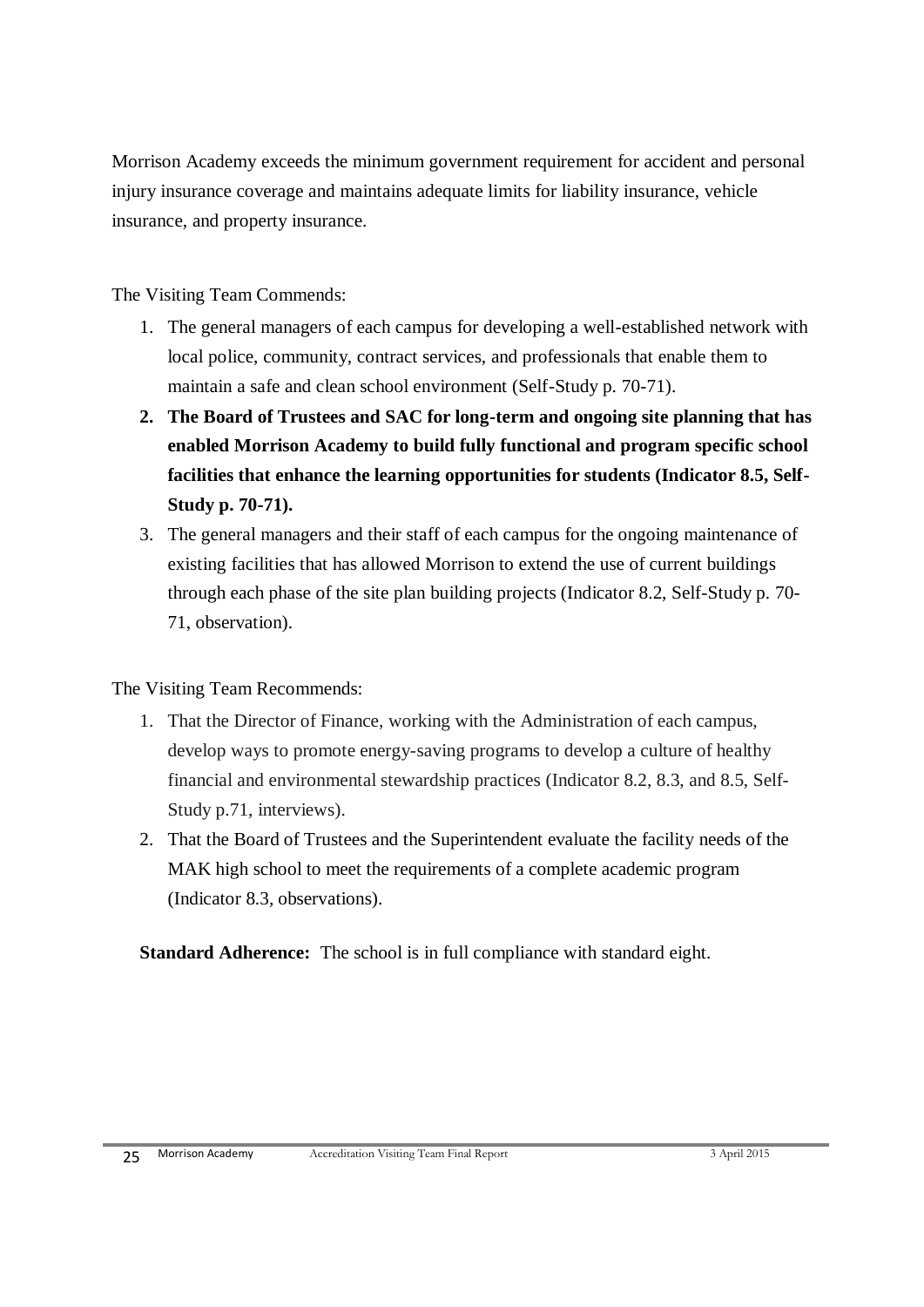#### **STANDARD NINE – CHARACTER, VALUES, AND SPIRITUAL DEVELOPMENT OF STUDENTS**

Morrison Academy has identified student outcomes that include character development, acquisition of Christian values, and spiritual formation. The faculty and staff of the school integrate these goals into their own lives, thus providing an example to the students as they develop their character and grow spiritually. Respect, compassion, and service to others is reflected in the biblical instruction at the school and in school activities.

Small-group discipleship, large-group discipleship, and mentoring activities are aimed at assisting in the spiritual formation of all students. During these mentoring times, students are encouraged in their own character development, discipleship in Christ, and integrating biblical values into their lives. In addition to these group meetings, the basic disciplines of the Christian life (e.g. Bible reading, prayer, Bible study and memorization, and service) are taught in Bible classes and in chapel. The school has made significant progress in the last six years in the area of increasing service opportunities for students.

Morrison Academy has created a spiritual atmosphere on campus in line with its biblical foundations and identified mission. Spiritual and character outcomes are measured in an informal manner, with teachers and administration working with students both individually and in groups to encourage their personal growth. The school has identified its desire to touch every student spiritually through enhanced connections between students and godly mentors in order to more effectively prepare students for success in life as believers.

The Visiting Team Commends:

- 1. The SAC, Faculty, and Staff for their commitment to Christ, evident in their daily lives that exemplify the schoolwide goals of spiritual growth and character development (Indicators 9.5, 9.6, and 9.7, interviews, sub-committee meetings).
- 2. The SAC and Faculty for providing opportunities for students to put their faith into action, including mission trips, after-school outreach activities, and service projects, all resulting in the achievement of spiritual outcome goals (Indicator 9.7, Self-Study p. 74, teacher and student interviews).
- 3. The Faculty and Administration for their personal and deeply felt commitment to the students, caring about both their academic and spiritual growth, resulting in a positive learning and living environment on all three campuses (observations, interviews with teachers, students, and parents, Self-Study p. 53).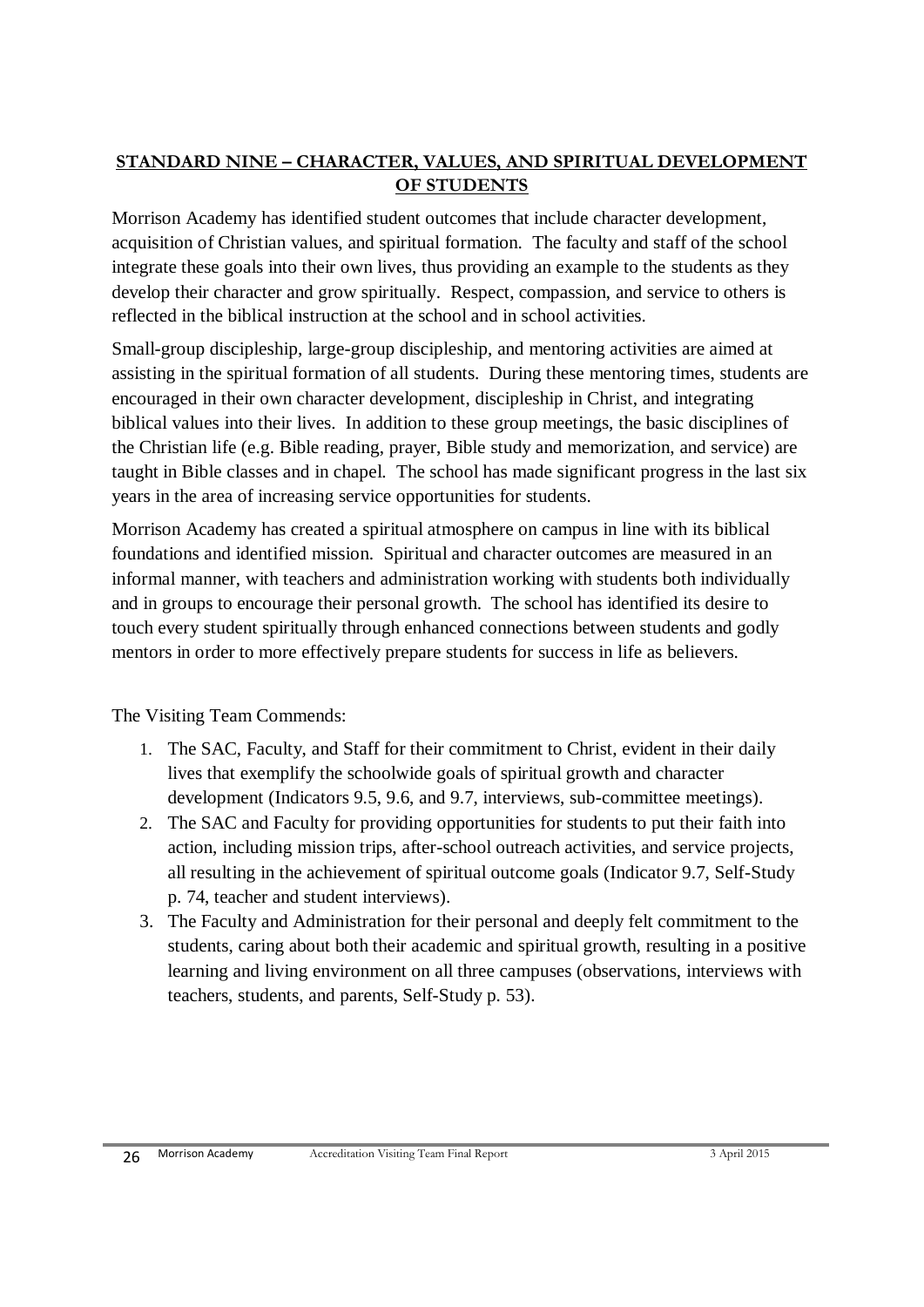The Visiting Team Recommends:

- **1. That the Administration and Faculty of each campus explore how to enhance the connections between students and godly mentors, resulting in a more significant spiritual impact on all students (Indicator 9.3, 9.6, and 9.7, Self-Study p. 75, subcommittee meetings, interviews, SAC meetings).**
- 2. That the Administration and Faculty gather evidence that reflects the progress of students toward reaching the spiritual goals of the school in order to analyze Morrison's spiritual effectiveness (Indicator 9.3, Self-Study p. 75, subcommittee meetings, interviews with students).

**Standard Adherence:** The school is in compliance with standard nine.

## **STANDARD TEN—CONTINUOUS SCHOOL IMPROVEMENT**

Morrison Academy's school improvement process is embedded in the culture of the school. The process includes input from all stakeholders across the 3 campuses that evaluate the school programs and processes using key learning and survey data to support their findings and recommendations. The Steering Committee and SAC reviews the Self-Study Committee work, as represented in the self-study, along with surveys and other related data. in preparation for the SAC planning and review meetings. The SAC produces an annual report updating efforts made toward identified areas for school improvement.

Each of the major goals for improvement identified by the SAC are taken directly from the areas for improvement in the Self-Study. Each area has clear links to student learning and/or the school's VFOL.

Clearly articulated learning standards are the foundation of a viable curriculum and sound learning program. Standards based grading allows the school to track progress on specific learning standards and provides a mechanism for effective feedback on learning. The use of an online system allows teachers to plan collaborative system units with multiple and varied assessments of individual standards. These practices can be directly linked to improved student learning.

Morrison Academy engages all stakeholders in the school improvement process. It is critical that all have a voice in the way the school addresses major recommendations for improvement. It is also true that the school uses assessment data to help them identify critical areas for future action. The fact that the school has responded aggressively to previously identified major recommendations proves that the school improvement process is active and strong.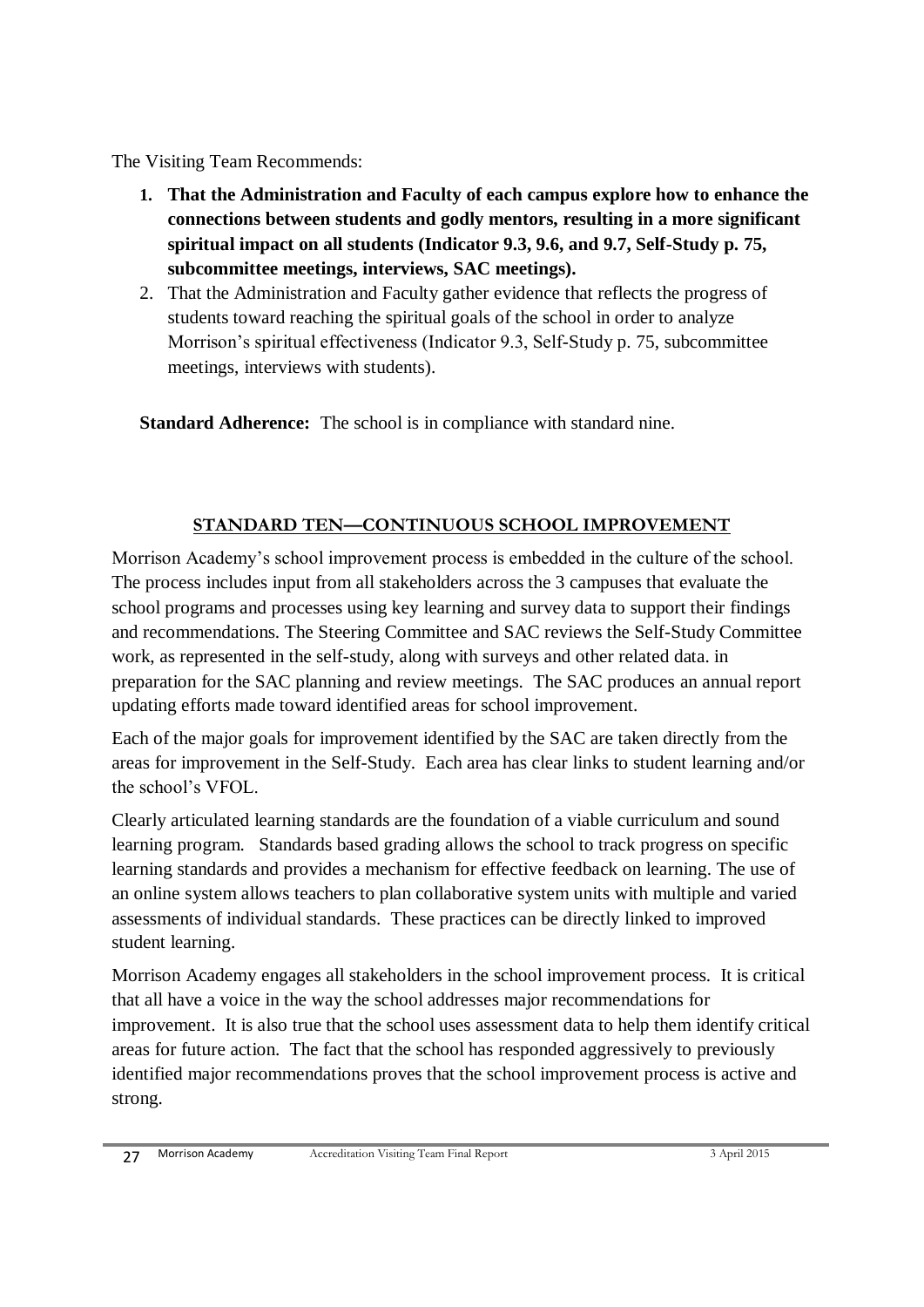Morrison Academy has a culture that supports school improvement, a well-defined school improvement process, and the capacity to achieve the goals stated in their self-study. The Board of Trustees demonstrates commitment to allocating resources necessary to support the learning program. The SAC has longevity and has demonstrated both commitment and ability to manage the school improvement process. Morrison's Professional Learning Communities are a vehicle for innovation and improving student learning based on student learning data. The school's plan anticipates the need for on-going professional learning and each objective includes specifics on time-frames and who will be responsible for each objective.

The school leadership and governing Board of Trustees have demonstrated commitment to the process of continuous school improvement. The Board of Trustees sets and uses survey data to evaluate its goals for school improvement. The SAC actively seeks evaluative feedback from its stake holders. The Board of Trustees is kept informed and engaged in the process by the Superintendent. The Board reviewed and approved the CSIP and used data to determine resource allocation for program innovation. The school has worked as a whole to achieve the goals of the previous accreditation's Self-Study.

Each of the three major goals identified by the Morrison administration in the CSIP have listed a direct benefit to students and are aligned to the school's vision for its learners. Specific outcomes for each goal have been identified and a matrix provided that shows necessary resources, timeline, and responsible personnel for the fulfillment of the school action plans.

The Visiting Team Commends:

- 1. The SAC, the Director of Curriculum, and School Improvement Coordinator for broad and ongoing stakeholder engagement in the self-study process to identify and prioritize goals deemed to be most important and necessary for the benefit of all stakeholders. (Indicator 10.1 and 10.5, Self-Study, p. 36 and 81, Employee Interviews, SAC Meeting Notes).
- 2. The Board of Trustees, SAC, Faculty and Staff for their use of a variety of school and learning data to evaluate the school program and identify areas for improvement (Indicator 10.2, Self-Study, p. 36 and 51, procedure interviews, data evidence [School Wide Appraisal]).
- 3. The SAC and the Steering Committee for identifying CSIP goals that have strong connection between the findings of their self-study and student learning (Indicator 10.3, Self-Study p. 62, 75, 79, 81-83, Interviews).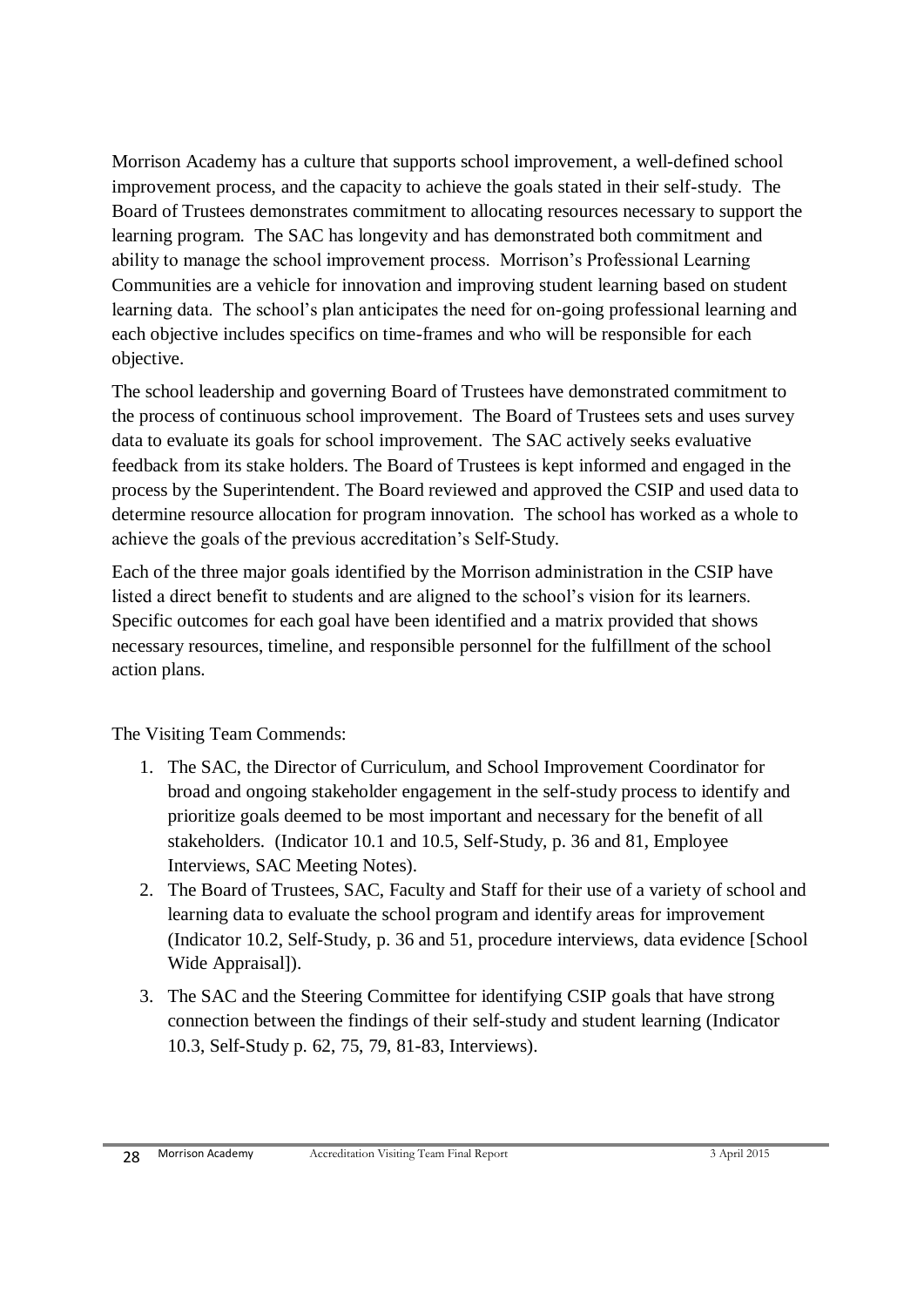The Visiting Team Recommends:

1. That the SAC further develop clear and specific success criteria for each of the identified CSIP goals (Indicator 10.2 and 10.4, Self-Study p. 77, 81-83).

**Standard Adherence:** The school is in full compliance with standard ten.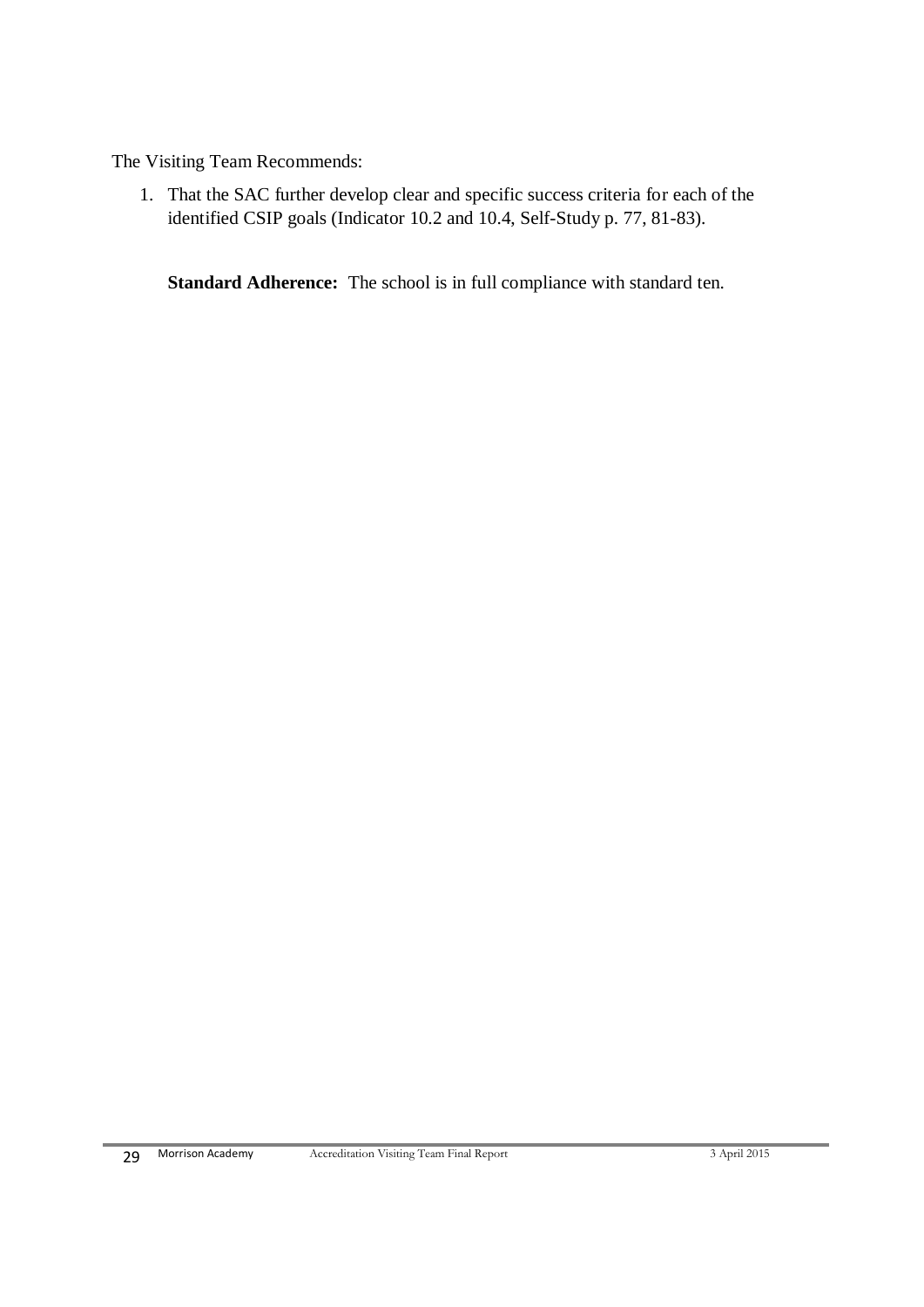## **Chapter 5: Team Summary and Next Steps**

Morrison Academy has identified the following three areas of continuous school improvement:

- 1. Develop an advisory program that connects secondary students with a godly adult and/or small group.
- 2. Create communities of innovation that provide opportunities for students to explore their passions and gifting.
- 3. Develop a concise, standards-based recording and reporting system to inform student learning for mastery.

Each of these improvement areas is connected to an anticipated student benefit and is directly tied to the school's Vision For Our Learners.

As the school moves into the next stage of the accreditation cycle, the Visiting Team encourages the school to celebrate each of the areas of strength the school subcommittees identified. Additionally, the Visiting Team identified the following items as exceptionally commendable and are considered Major Commendations:

#### **Major Strengths:**

- 1. **The Board of Trustees, Administration, Staff and Faculty for living out its philosophy, purpose and vision statements in community ministry (Interviews, observations, policies, Self -Study p. 38 & 39).**
- **2. The Board of Trustees and the SAC for providing consistent and stable governance and leadership for the school, resulting in clear direction and strategic planning that aligns with the school's distinct mission and vision (Indicator 2.3, 2.4, Self-Study p. 10, conference with SAC and the Steering Committee, admissions policy 5200-5299, ministry partnership policy 3120).**
- **3. The Board of Trustees for its intentional focus on reflection and professional development within the board, resulting in the use of quality best practices as a school governing body (Indicator 2.3, interview with the Board).**
- **4. The Administration for its concerted efforts to transparently articulate the school's vision and operations to all stakeholders through its multiple communication systems (Indicators 3.4 and 3.5, Self Study p. 47 and 49).**
- **5. The faculty for its consistent involvement in a variety of ministries outside of regular school activities that complement and enhance the vision of the school (Self-Study p. 52, interviews with students, faculty and administration).**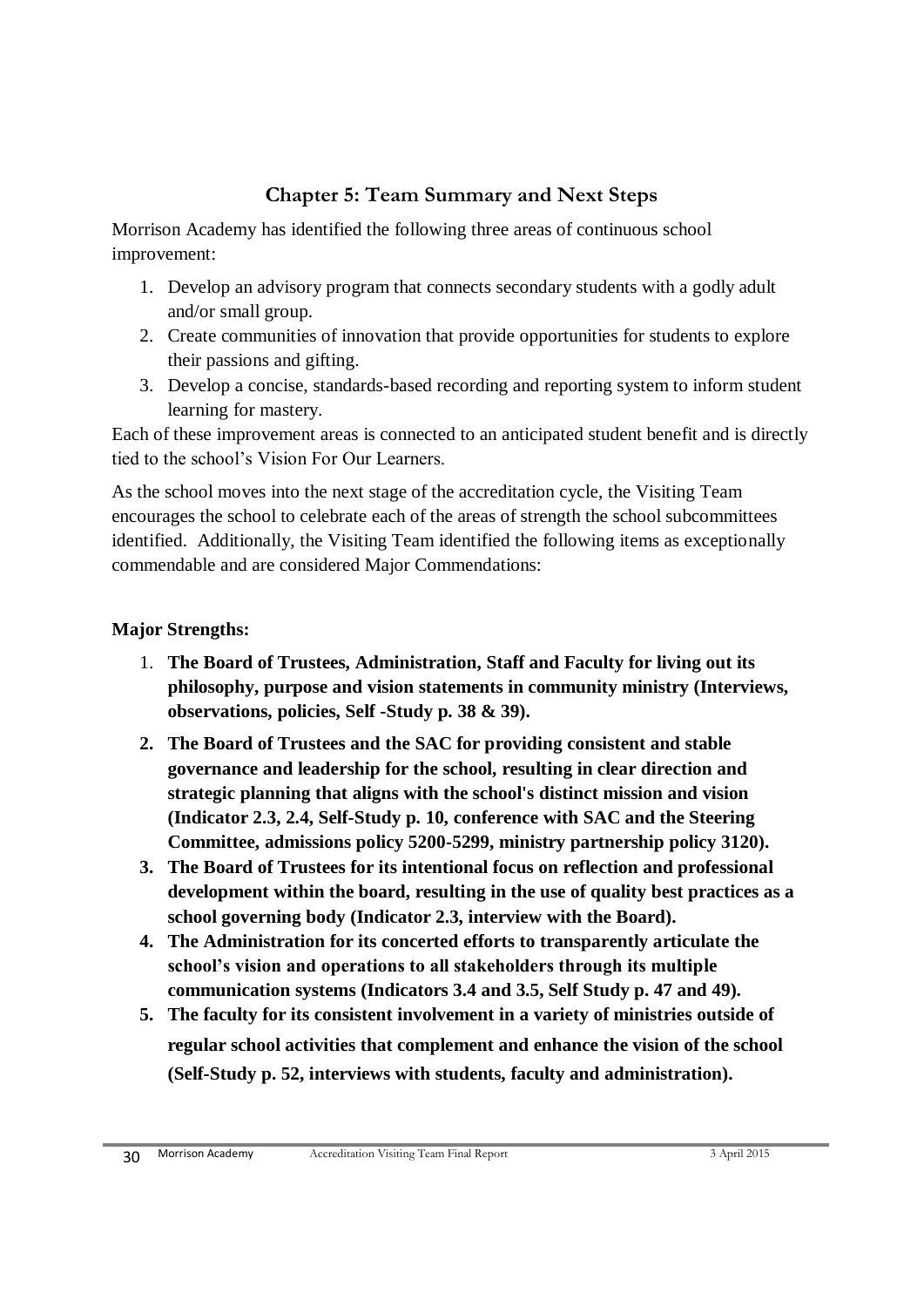- **6. The SAC and the Faculty for their commitment to a comprehensive differentiated professional development program aimed at improving student learning (Indicator 4.8, PL Calendar, PL Focus, PL Days, Procedures 150-156).**
- **7. The Administration and Faculty for their initial development and implementation of curriculum guides and system unit plans based on the Understanding by Design format and state/national standards that inform the instructional program at each grade level (Indicator 5.1 and 5.2, Curriculum Guides, Morrison Academy – Rubicon Atlas).**
- **8. The Faculty and Administration for promoting the use of high-yield instructional strategies, particularly in the areas of biblical integration and technology integration, to support teacher training and student learning (Indicator 5.4, 5.5, Morrison System Units-Rubicon Atlas, PL- Calendar, PL-Days, PL-Focus, Teacher Lesson Plans)**
- **9. The Administration and library media specialists for providing a strong, varied library collection and support, allowing both the faculty and students to have the resources needed for a successful academic program (Indicator 6.1and 6.7, Procedure 205 Library Media, Policy 5366 Library Media Centers, Observation, Interviews).**
- **10. The SAC for the transition to Educational Technology Coordinators (ETCs) in order to better assist the faculty in teaching and training best practices using the tools of technology in the classroom (Indicator 6.4, 6.5, and 6.7, Self-Study p. 62, interview with SAC members and faculty, Procedure 135 Technology Integration, Procedure 887 Education Technology Coordinator).**
- **11. The Board of Trustees and SAC for long-term and ongoing site planning that has enabled Morrison Academy to build fully functional and program specific school facilities that enhance the learning opportunities for students (Indicator 8.5, Self-Study p. 70-71).**

The Visiting Team agreed with the three major goals identified by Morrison Academy in its Self-Study. The Visiting Team offered more explicit language to better express the Team's understanding of what each CSIP goal means and what outcomes are expected. For the school's #3 CSIP goal, the Visiting Team identified two major recommendations that relate. Below are the Visiting Team's expression of the three major recommendations left to Morrison Academy for them to address over the next six years, along with the addition of a fourth recommendation.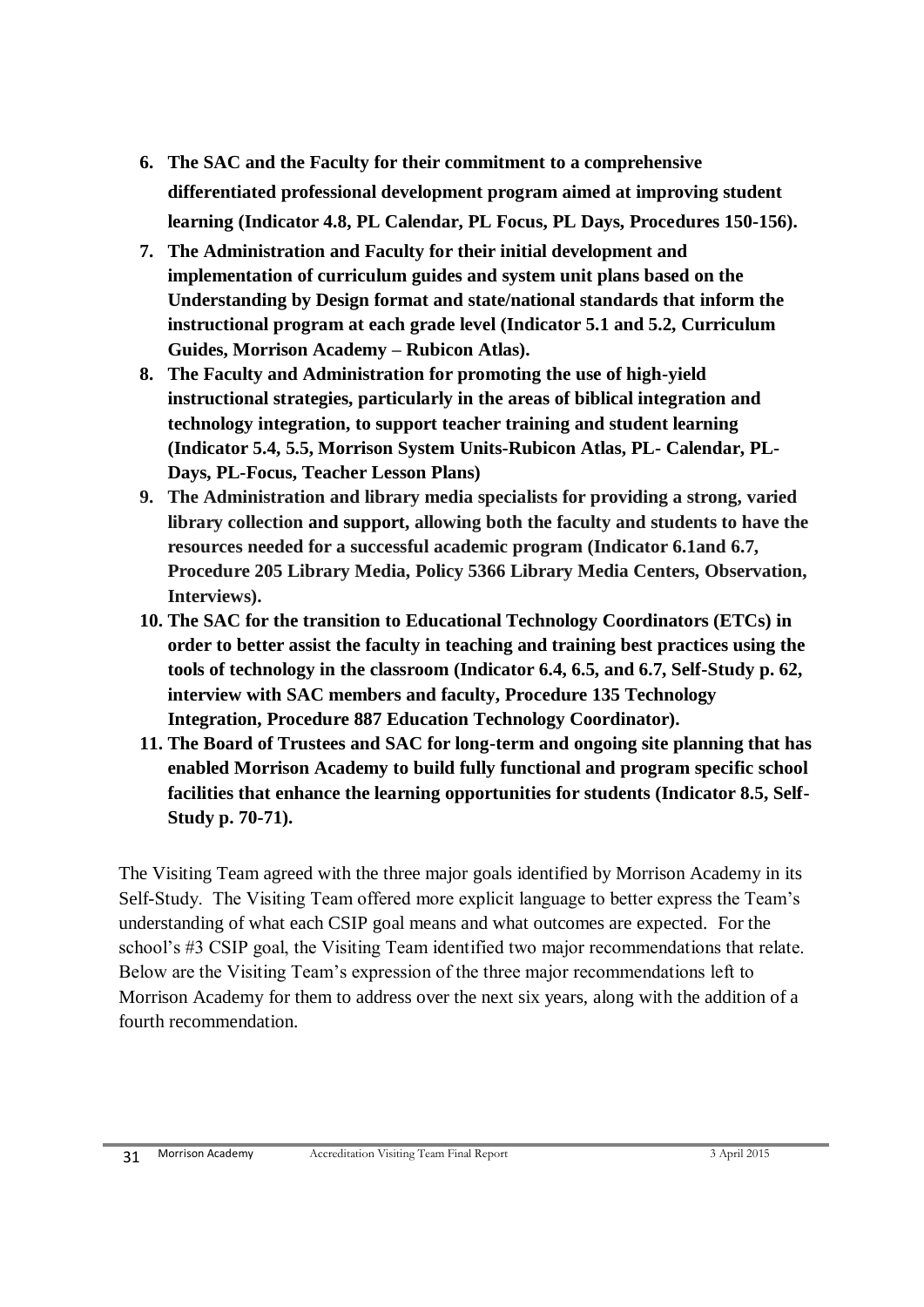**Major Areas for Continued Improvement:**

- **1. That the Administration and Faculty of each campus explore how to enhance the connections between students and godly mentors, resulting in a more significant whole person impact on students. (Indicator 9.3, 9.6, and 9.7, Self-Study p. 75, subcommittee meetings, interviews, SAC meetings). Note: This recommendation aligns with CSIP Goal 1.**
- **2. That the Administration and Faculty create a climate of innovation that embeds service, experiential learning, and technology integration into the curriculum, resulting in enhanced learning experiences that address the personalized learning interests and aptitudes of the whole child (Indicator 5.5, Self-Study p. 58 and 82, interviews).**

**Note: This recommendation aligns with CSIP Goal 2.**

- **3. That the Administration and Faculty continue to strengthen a standards-based approach to learning that includes assessment, recording and reporting practices that inform and support student learning (Indicator 5.2 and 5.5, Self-Study p. 57 and 83, Rubicon Atlas Standards Analysis). Note: This recommendation aligns with CSIP Goal 3.**
- **4. That the Administration expand training for teachers on all three campuses in how to more effectively analyze site-based learning data, resulting in the use of conclusions to inform learning goals and drive school improvement efforts (Indicator 5.7, 5.8, and 5.9, Self-Study p. 57-58, 77 interview with administration and faculty).**

**Note: This recommendation aligns with CSIP Goal 3.**

#### **Next Steps:**

The school has much to celebrate. Parents can be assured of a quality education from Morrison Academy. The Visiting Team does not make a final decision on the accreditation of the school. Rather, the committee provides a recommendation to the International Accreditation Commission of ACSI and to the Accrediting Commission for Schools, WASC.

The next steps for the school to follow are: